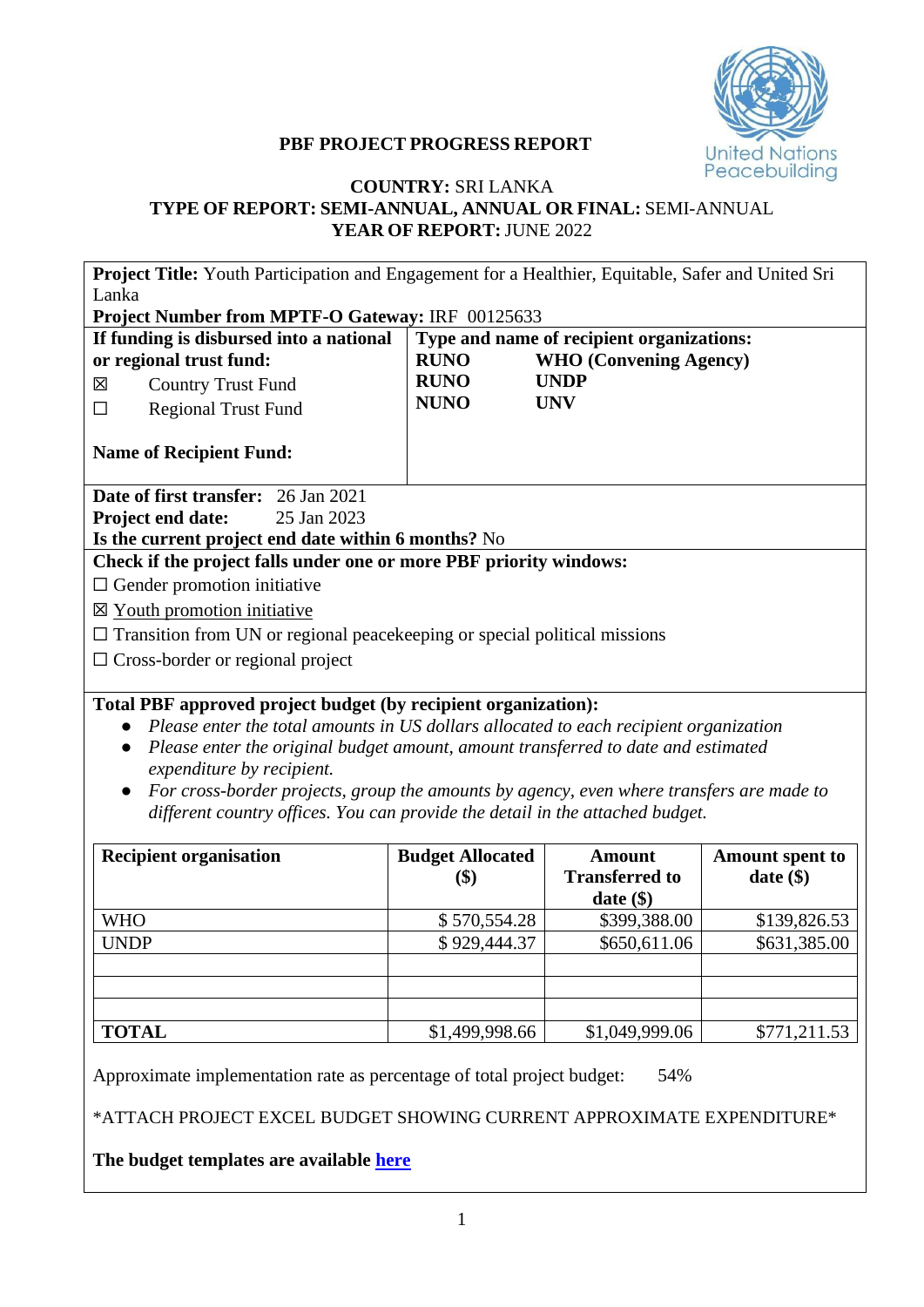### **Gender-responsive Budgeting:**

Indicate what percentage (%) of the budget contributes gender equality or women's empowerment (GEWE)? 30%

Indicate dollar amount from the project document to contribute to gender equality or women's empowerment: USD 449,999

Amount expended to date on efforts contributing to gender equality or women's empowerment: USD 231,363

**Project Gender Marker: 2 Project Risk Marker: 1 Project PBF focus area: 2.3 Conflict prevention/ management** 

## **Report preparation:**

Project report prepared by: WHO, UNDP, UNV Project report approved by: Respective Agency Representatives and the Resident Coordinator Did PBF Secretariat review the report: YES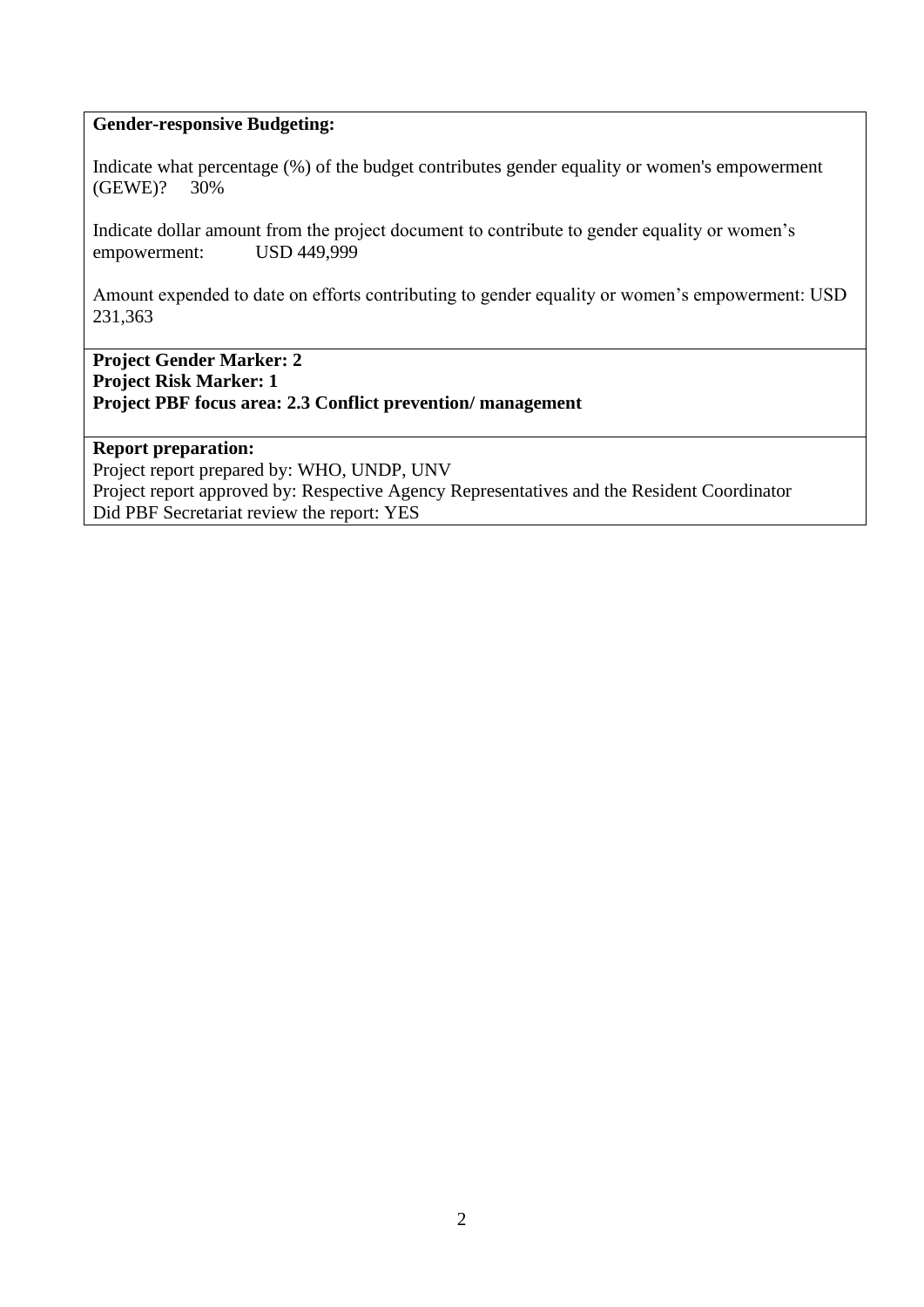## *NOTES FOR COMPLETING THE REPORT:*

- *Avoid acronyms and UN jargon, use general /common language.*
- *Report on what has been achieved in the reporting period, not what the project aims to do.*
- *Be as concrete as possible. Avoid theoretical, vague or conceptual discourse.*
- *Ensure the analysis and project progress assessment is gender and age sensitive.*
- *Please include any COVID-19 related considerations, adjustments and results and respond to section IV.*

# **PART 1: OVERALL PROJECT PROGRESS**

Briefly outline the **status of the project** in terms of implementation cycle, including whether preliminary/preparatory activities have been completed (i.e. contracting of partners, staff recruitment, etc.) (1500 character limit):

At the current implementation phase, activities against Outcomes 1 and 2 have been successfully initiated and are ongoing. **20 training modules have been developed**, including modules such as: Promoting communal integration, Do No Harm, Healthy Settings approach for community engagement, among others. The module development was supported by 21 subject area experts and coordinated by a youth-led training institute with the project team. **349 youth participants** (152 female, 197 male) have completed the first 10 training modules. The training programmes are facilitated by the National Youth Services Council (NYSC).

**Community volunteer centres (CVCs) have been identified at the provincial level to facilitate engagement between project participants, project partners, CSOs, and state counterparts. 14 locations** across the 9 provinces have been identified for the establishment of CVCs. Activities as per the agreements signed by UNDP with CSOs- *Sarvodaya and Seva Lanka*, are currently being implemented to support youth leaders in conducting their community needs assessments (CNA). CSO coordinators attended the training sessions on the ten modules and the CNA to better support participants.

The project's baseline indicators of the Results Framework was set based on the perception survey findings. Review discussions were held with the NYSC to recalibrate the project timeline according to the current context (due to the delays caused by COVID-19 restrictions imposed by the Sri Lankan government and the ongoing economic crisis). Following discussions with the project partners, a request for a no-cost extension was submitted. Progress has been indicated as off-track due to delays with the completion of certain activities within Outcome 1, which as a prerequisite for the initiation of Outcome 2 activities, has had a knock on effect causing delays in Outcome 2 deliverables. Following the no-cost extension, the project is expected to complete all deliverables within the expanded time frame.

FOR PROJECTS WITHIN SIX MONTHS OF COMPLETION: summarize **the main structural, institutional or societal level change the project has contributed to**. This is not anecdotal evidence or a list of individual outputs, but a description of progress made toward the main purpose of the project. (1500 character limit):

The project has made significant strides towards addressing the challenges faced by youth in terms of advancing their political participation through capacity building, facilitation of platforms between youth, civil society and local government and the creation of opportunities to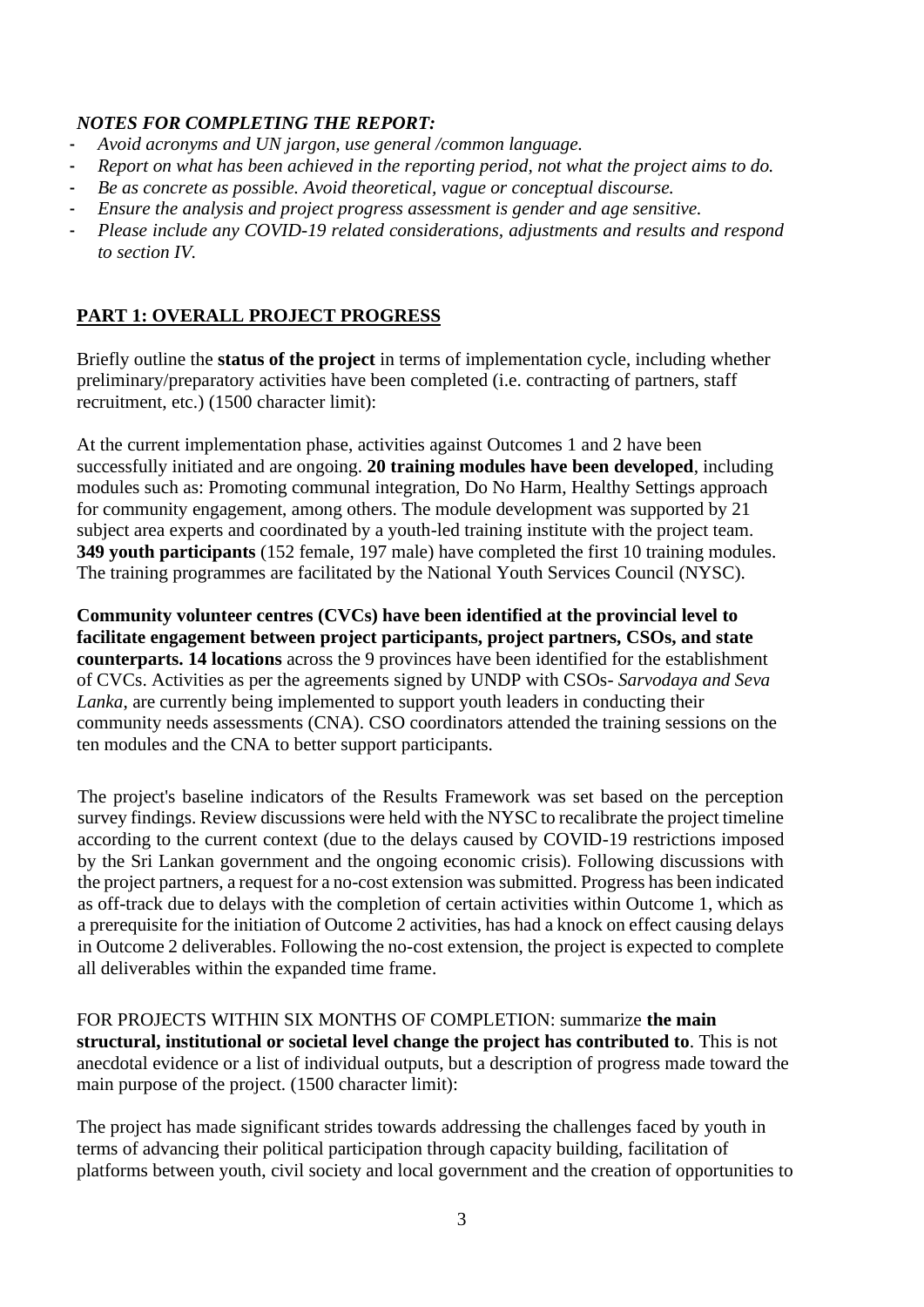meaningfully engage youth in promoting social cohesion, development and peacebuilding. 349 youth leaders across 9 provinces have increased their knowledge on how youth can take a leadership role in engaging with multiple stakeholders for community engagement and development following comprehensive capacity building programmes. Youth leaders across different ethnicities, religions, gender and class divides have come together to facilitate a common understanding of pressing problems faced by the community, especially by marginalised groups, and the role youth can play in overcoming these challenges in the civic and political spheres. In engaging youth to practically work with the government and civil society actors in conducting community needs assessments and implementing community-based action plans, the project has provided youth with valuable resources and networks to address conflict drivers and establish 'healthy settings' in their own communities. The project has also strengthened the scope of an existing national youth leadership programme, by supplementing the NYSC Personal Development Plan programme for youth parliamentarians to increase emphasis on issues relating to conflict prevention, social cohesion and community engagement. Additionally, the creation of 14 community volunteer centres and facilitation of close connections between participants, Provincial Coordinators and CSO partners has helped to bridge gaps in collective decision making and garner greater trust and recognition of youth as leaders in their communities.

# **PART II: RESULT PROGRESS BY PROJECT OUTCOME**

*Describe overall progress under each Outcome made during the reporting period (for June reports: January-June; for November reports: January-November; for final reports: full project duration). Do not list individual activities. If the project is starting to make/has made a difference at the outcome level, provide specific evidence for the progress (quantitative and qualitative) and explain how it impacts the broader political and peacebuilding context.* 

- "On track" refers to the timely completion of outputs as indicated in the workplan.
- *"On track with peacebuilding results" refers to higher-level changes in the conflict or peace factors that the project is meant to contribute to. These effects are more likely in mature projects than in newer ones.*

*If your project has more than four outcomes, contact PBSO for template modification.*

### **Outcome 1: Next generation young leaders have committedly engaged with state and non-state actors to promote peace and social cohesion.**

### **Rate the current status of the outcome progress: Off-track**

### **Progress summary:** *(3000 character limit)*

**349 youth leaders** (out of the targeted 540 individuals) across a wide range of young leaders' networks (including youth parliamentarians (YP), Federation of Youth Clubs, university students, youth volunteer and leader networks etc) **have strengthened their capacity on enhancing community wellbeing to promote peace and social cohesion**. The training sensitised youth on methods to enhance community wellbeing using a setting-based approach and to increase their engagement in political and civic spaces. Participant Breakdown: 197 Males, 152 females; 51 YPs and 298 Non YPs; Sinhalese-55%, Tamil-19%, Muslim-20%. 3647 applications were received across 9 provinces following extensive promotional activities on the programme via UNDP, UNV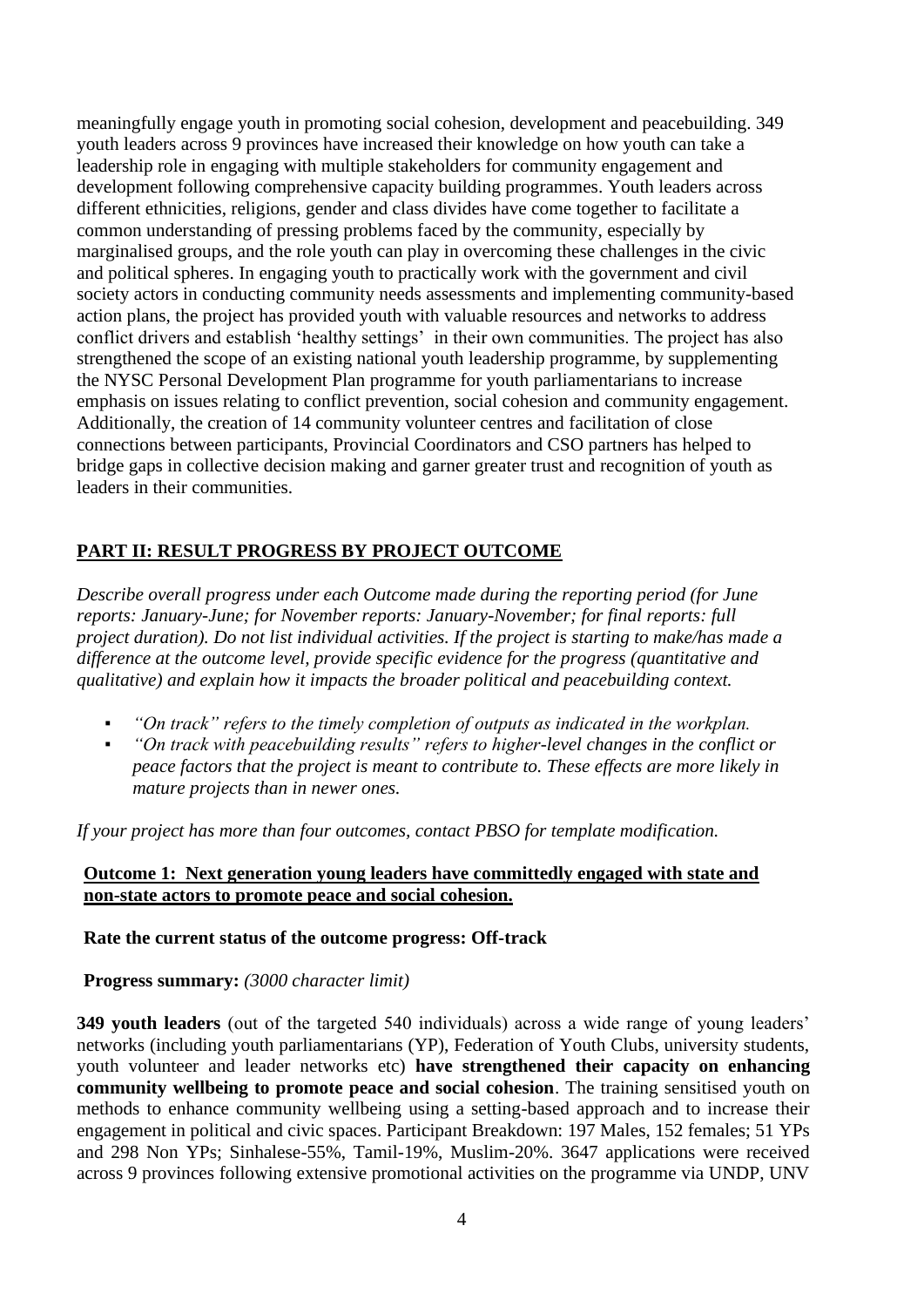and WHO and NYSC websites and social media platforms, and through physical meetings with provincial coordinators and field officers of partner CSOs in the respective provinces. Special initiatives were made at the community level to inform the indegionus communities, forums for persons with disabilities and other minority groups about the programme. The training programmes follow a grouping mechanism which prioritises gender balance, ethnic and religious diversity and provincial inclusivity to ensure cohesive interactions and team building.

**Comprehensive and targeted training modules were developed in-line with project objectives of using healthy settings, volunteerism and collective action for promoting social cohesion.** TAG meetings were held in consultation with subject area experts, the NYSC and the project team to make the training more palatable to a young audience. Innovative components were integrated into curriculum development, in particular the curriculum's emphasis on health, sustainable development and volunteerism as key entry points to advocate for multistakeholder community action and youth leadership as tools to address conflict drivers. Young leaders were sensitised on 10 out of 20 identified thematic areas through a participatory and problem-based learning approach. All the module materials are trilingual (Sinhala, Tamil and English). To boost creative thought and engagement during the training session several interactive installations (*Wheel of Volunteerism, Chronicles Letter Wall, and a Conflict Transformation Journey Wall***)** were established for participants to examine their journey and depict their learning experiences. As part of the training sessions, participants have also been engaged on various occasions in celebrating United Nations observances such as International Women's Day, World Health Day etc. SOPs incorporating COVID-19 safety protocols and guidelines were also developed and implemented - including daily symptom checks, use of bio-bubble systems and quarantine measures to ensure safe implementation during the ongoing pandemic.

**349 youth leaders have also initiated their Personal Development Plans (PDP)** that are part of the progress monitoring and evaluation of this novel programme. The PDP aims to set a baseline for each individual participant and track their leadership values, goals, skills and knowledge gained throughout the programme.

**Connections have also been established between youth leaders, civil society and government counterparts to ensure improved collaboration in addressing conflict drivers on the ground.**  Participants have been supported and mentored by CSO partners, Sarvodaya and Sewa Lanka, and Provincial Coordinators to initiate their CNAs to identify community inequalities and opportunities for collaborative action using the CNA workbook with templates for data gathering and analysis. Youth will be further supported to design and implement community-based action plans to address conflict drivers and enhance civic participation.

**Indicate any additional analysis on how Gender Equality and Women's Empowerment and/or Youth Inclusion and Responsiveness has been ensured under this Outcome:**  *(1000 character limit)*

152 female participants (i.e. 42% female representation) actively participated and benefitted from the training programme. The call for applications was actively with the Girl Guides Association, leading girls' schools and universities to ensure greater female representation among selected youth leaders.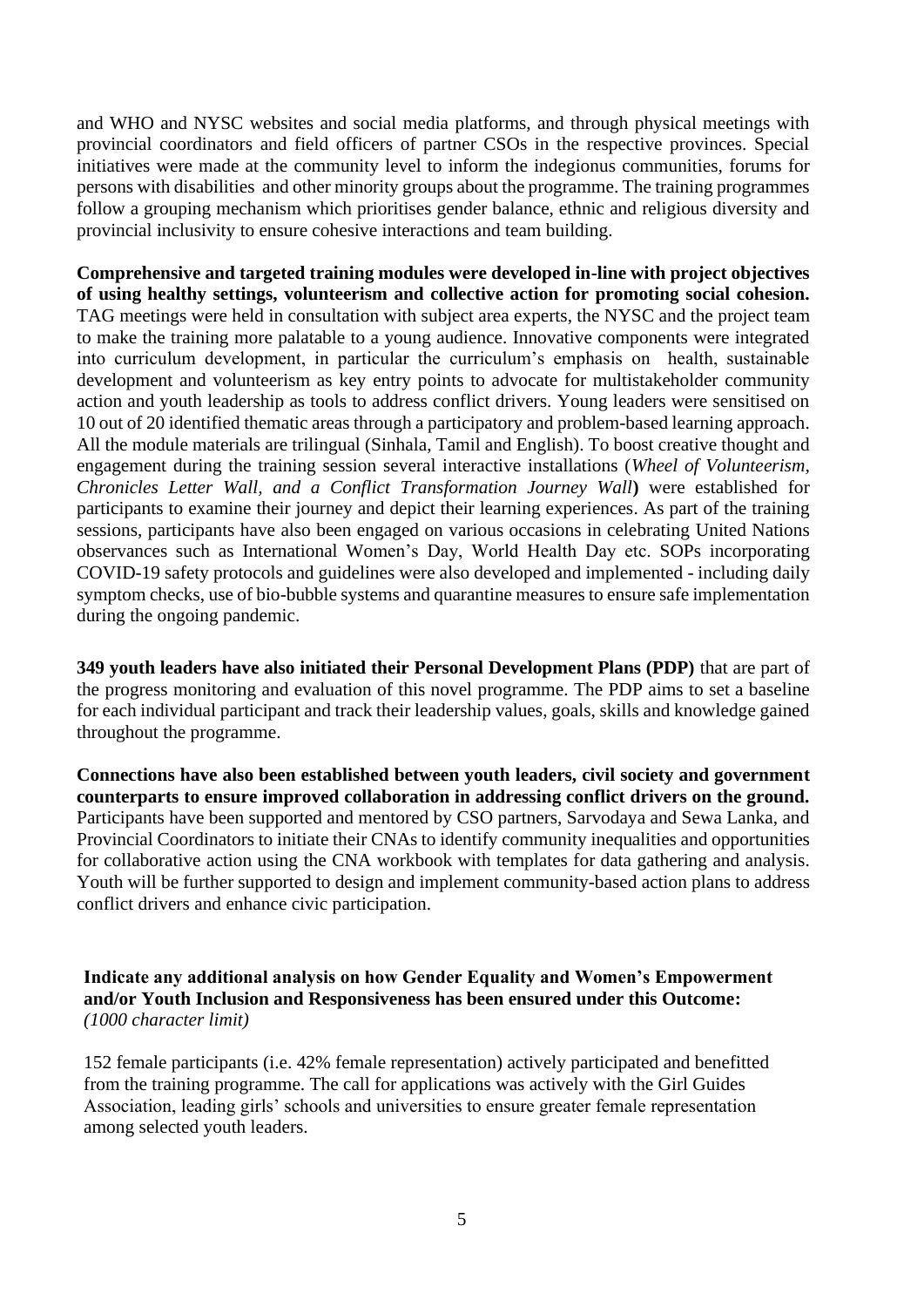'Gender Equity and Empowerment' is a core module of the training with particular emphasis on challenging gender roles that affect women's leadership in community development. Gender sensitivity is emphasised as a cross-cutting issue in conducting CNAs to identify pressing gender concerns in communities. All action plans selected to be supported will need to have a strong gender component or have female leadership as part of the selection criteria.

Gender discrimination is a crucial baseline indicator of the project based on perception survey findings, and all M&E data collected is gender-disaggregated.

The project engaged youth coordinators to support the implementation of project initiatives in the provinces, with 5 out of 9 youth coordinators being female. Additionally, the UNDP and WHO Gender Specialists also contributed to strengthening the conflict and gender focus of the project during the design phase. SOPS on sexual abuse and harassment were also developed and all programme participants signed pledges against sexual abuse.

International Women's Day was commemorated during a training session, through a panel discussion with two women leaders in STEM industries in Sri Lanka to provide greater visibility to female leaders.

## **Outcome 2: Target state and non-state actors to encourage youth voices and advocate on national unity and social cohesion using established platforms**

### **Rate the current status of the outcome progress: Off-track**

**Progress summary:** *(3000 character limit)*

# **14 Community Volunteer Centres (CVC) have been identified across 9 provinces to function as platforms to enhance collaboration at the ground level between Provincial Coordinators, CSO partners and youth leaders on enhancing civil participation, addressing conflict drivers and promoting social cohesion in their communities.**

Enhanced coordination platforms will help bridge the gap between the state, civil society actors and youth leaders to foster collective decision making and conflict resolution. Spaces for CVCs are presently being finalised in each province to enhance community discussions to expand the network of youth who could potentially participate in constructive policy dialogue on a healthy environment. These identified spaces are in addition to spaces provided by NYSC, CSO partners, local universities, and provincial partners for 1 year. Accessibility of the identified CVCs has also been taken into account with the facilitation of disabilityfriendly access. Additionally, over the past six months, the Community Volunteer Coordinators mapped 353 community-based organisations, institutes, and grass-root nongovernmental and governmental organisations who are currently involved in youth activism, engagement, advocacy, and peacebuilding with the goal of creating interactive partnerships for community consultations to identify community needs and aspirations.

**All 349 participants have initiated the community needs assessment (CNA) following training and the toolkit provided**. A joint working group with TAG members, civil society and community volunteers was established to promote the healthy setting approach when executing CNA in each district. At the training, participants from each province conceptualised problem-solving mechanisms through the *Conflict Transformation Journey Wall* installation connecting conflict, stakeholders, and solutions within their province and mapping possible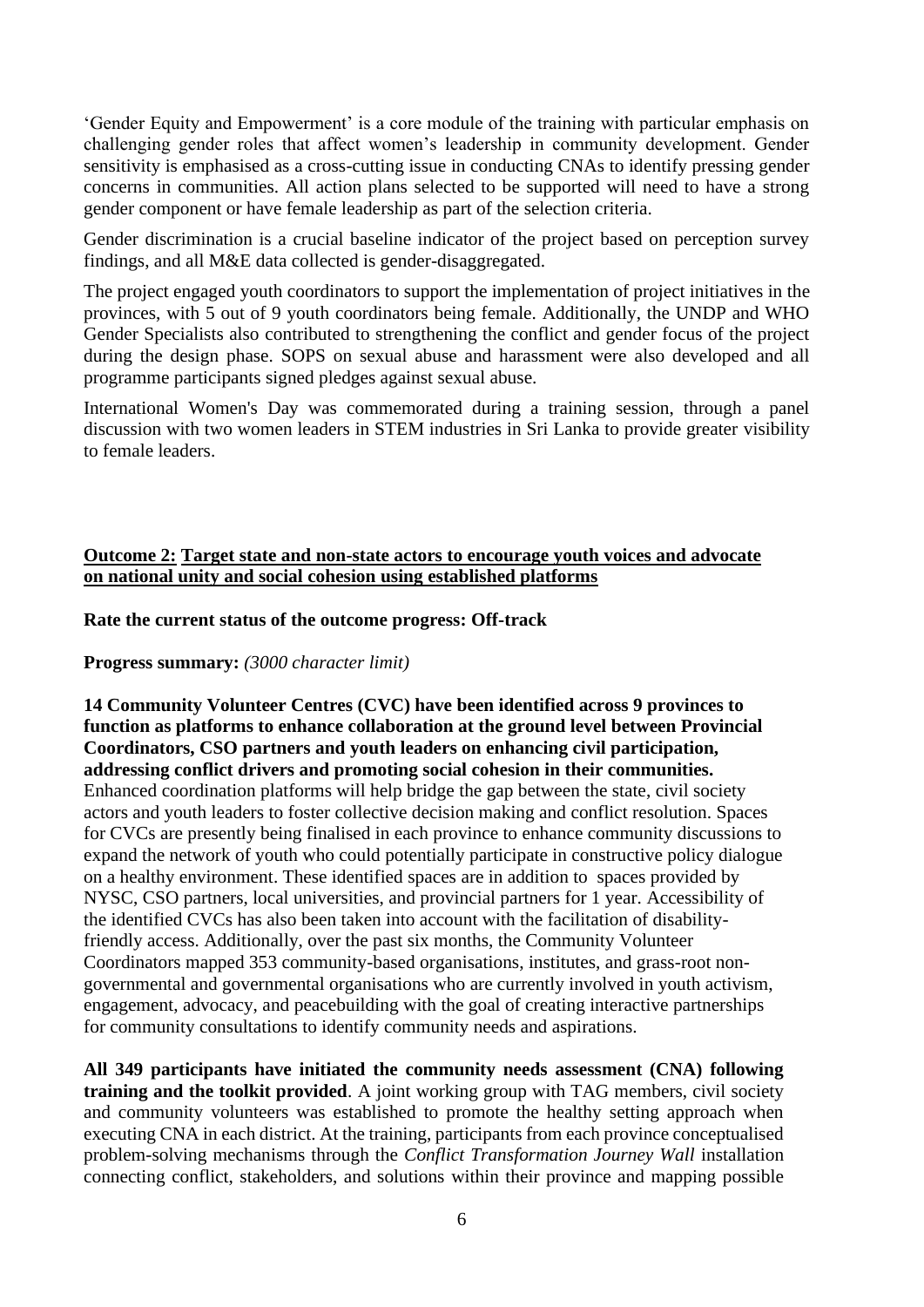solutions which would enable the participants to discover areas of interest to focus on when conducting their respective CNA. Similarly, the *Wheel of Volunteerism* promotes volunteerism as entry points for young leaders and helps them to determine their aspirations whilst helping others in the community. For example, participants went on to fulfil the voluntary activities they selected from the Wheel by conducting GCE O/L seminars in Kalawaye and Polonnaruwa, volunteering in other UNDP projects and developing plans for Poson celebrations.

The NYSC training centre will catalyze productive policy level conversations and build the expansion of youth leaders' and youth parliamentarians' awareness of peacebuilding, health promotion, and volunteerism. This effort will also grow with the Learning management system (LMS) where youth leaders will be able to participate in community leadership skills development sessions.

#### **Indicate any additional analysis on how Gender Equality and Women's Empowerment and/or Youth Inclusion and Responsiveness has been ensured under this Outcome:**  *(1000 character limit)*

The 'Healthy Settings' approach seeks to promote a safe environment for young female leaders in the training programme and the project will have a majority of female representatives from marginalised and vulnerable communities following extensive awareness raising among minority groups and women. Coordinators will also prioritise identifying communities with pressing gender concerns to establish community volunteer centres. A significant proportion of the 353 community organisations mapped by the CVC will participate in the community engagement phase and will be led by women advocating for the rights of girls.

In discussion with the TAG, the project team confirmed that an underlying gender element is part of the selection criteria for the community action plans to ensure equal inclusivity. The action plans will be evaluated based on factors such as gender equity, female participation, and inclusion of marginalised communities and minority groups. 25% of the selected plans will have a strong gender element or will be led by a female leader.

Additionally, the project supported NYSC learning centres and LMS will benefit female youth leaders to develop skills, create new connections and access resources, which have been previously identified as limiting factors for women, especially those from vulnerable communities.

### **Outcome 3:**

### **Rate the current status of the outcome progress:**

**Progress summary:** *(3000 character limit)*

**Indicate any additional analysis on how Gender Equality and Women's Empowerment and/or Youth Inclusion and Responsiveness has been ensured under this Outcome:**  *(1000 character limit)*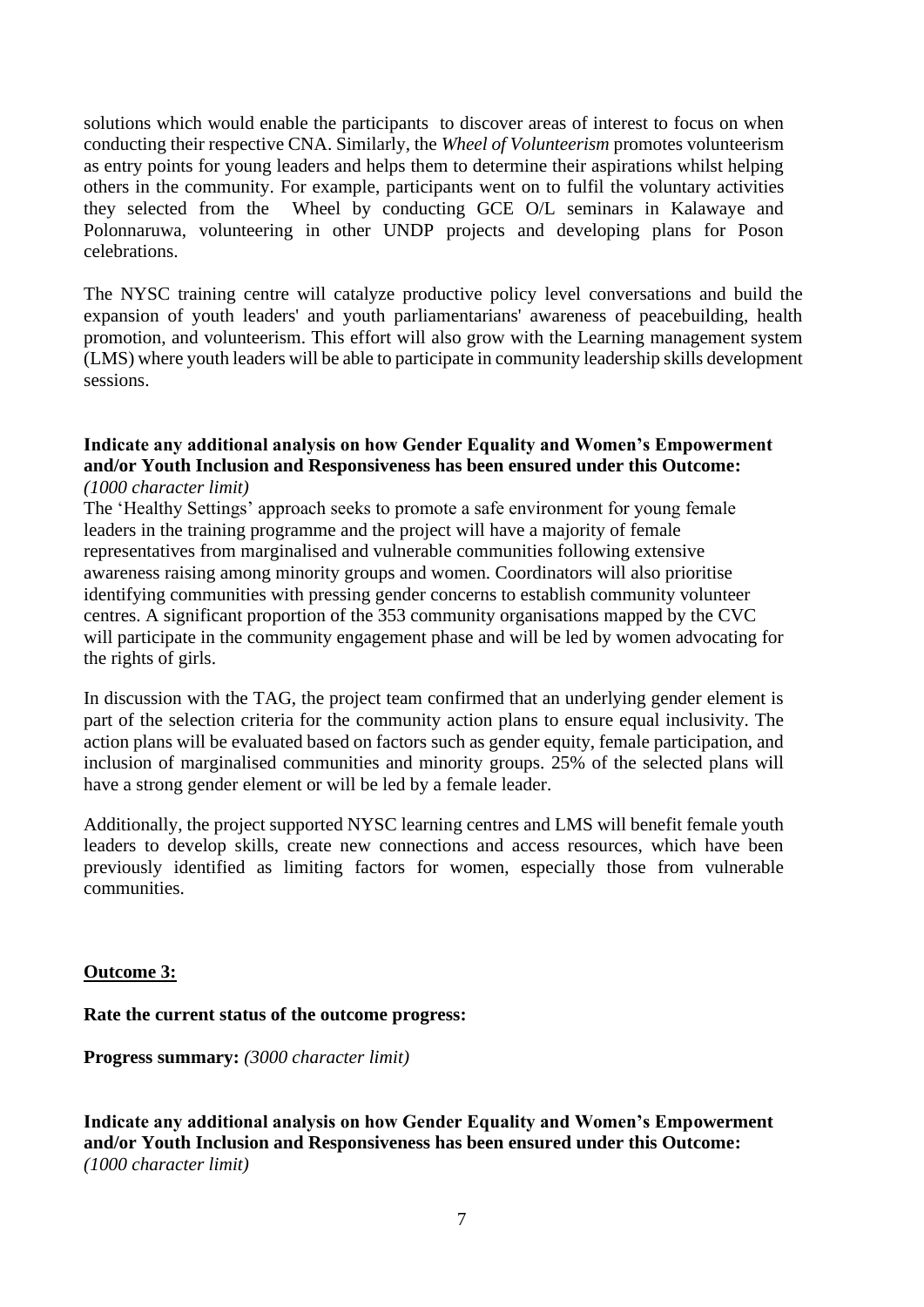## **Outcome 4:**

**Rate the current status of the outcome progress:** 

**Progress summary:** *(3000 character limit)*

**Indicate any additional analysis on how Gender Equality and Women's Empowerment and/or Youth Inclusion and Responsiveness has been ensured under this Outcome:**  *(1000 character limit)*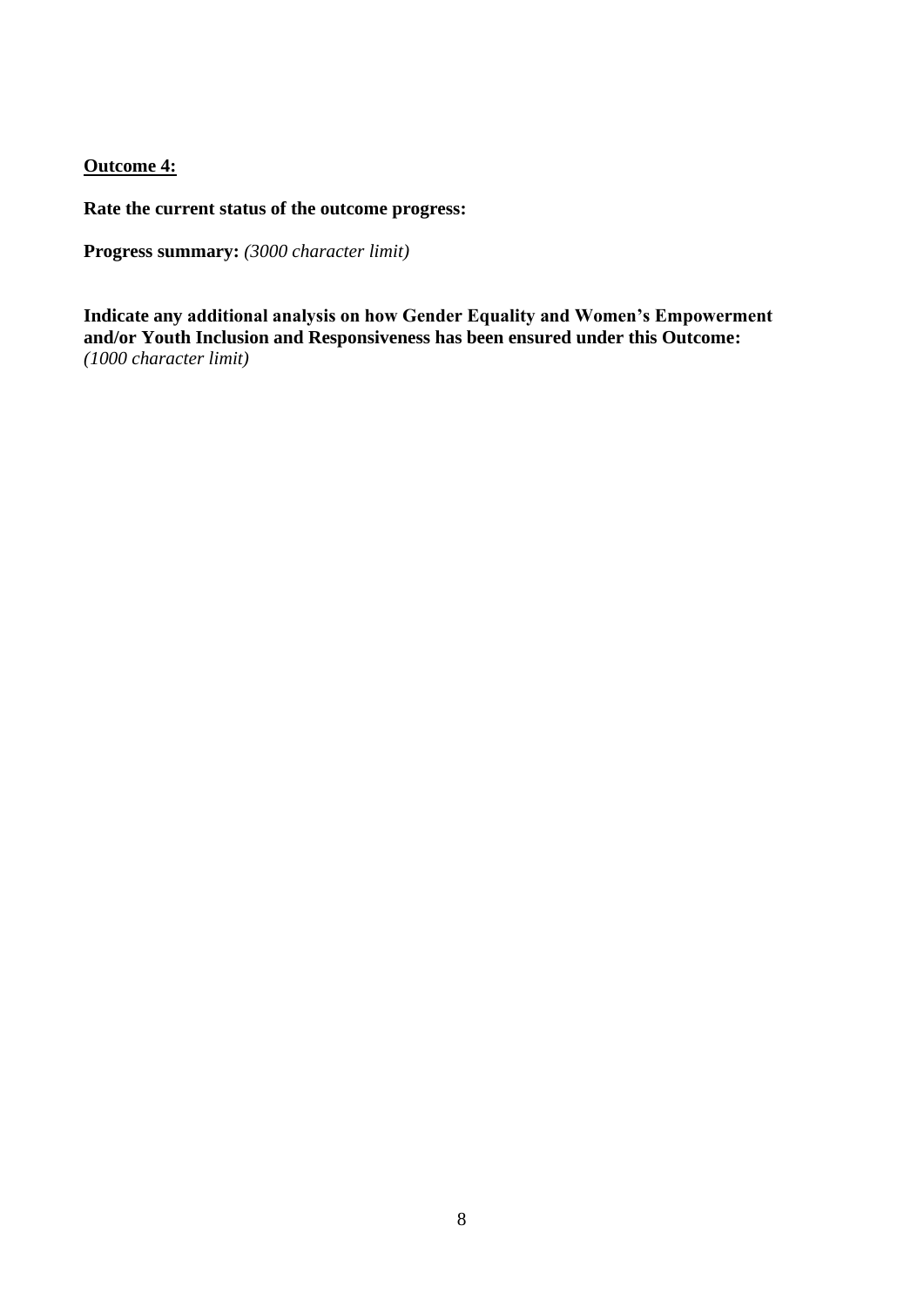## **INDICATOR BASED PERFORMANCE ASSESSMENT**

*Using the Project Results Framework as per the approved project document or any amendments- provide an update on the achievement of key indicators* at the outcome level in the table below (if your project has more indicators than provided in the table, select the most relevant ones *with most relevant progress to highlight). Where it has not been possible to collect data on indicators, state this and provide any explanation.* Provide gender and age disaggregated data. (300 characters max per entry)

|                                                                                                                                                                                                                                               | <b>Performance</b>                                                                                                                                                                                                                            | <b>Indicator</b>                                                                 | End of project                       | Indicator        | <b>Current indicator progress</b>                                                                                                                                                                                            | <b>Reasons for Variance/Delay</b> |
|-----------------------------------------------------------------------------------------------------------------------------------------------------------------------------------------------------------------------------------------------|-----------------------------------------------------------------------------------------------------------------------------------------------------------------------------------------------------------------------------------------------|----------------------------------------------------------------------------------|--------------------------------------|------------------|------------------------------------------------------------------------------------------------------------------------------------------------------------------------------------------------------------------------------|-----------------------------------|
|                                                                                                                                                                                                                                               | <b>Indicators</b>                                                                                                                                                                                                                             | <b>Baseline</b>                                                                  | <b>Indicator</b><br><b>Target</b>    | <b>Milestone</b> |                                                                                                                                                                                                                              | (if any)                          |
| <b>Outcome 1</b><br><b>Next</b><br>generation<br>young leaders<br>productively<br>engaged with<br>state and non-<br>state actors to<br>promote peace<br>and social<br>cohesion.<br>(Any SDG<br>Target that this<br>Outcome<br>contributes to) | Indicator 1.1<br>Extent to which the<br>level of ability on<br>civic duties, including<br>promoting national<br>unity, social cohesion<br>and development<br>amongst youth groups<br>have increased<br>(Disaggregated by<br>Gender and PWDs). | 1a.1 Baseline:<br>21% Language<br>1a.2 Baseline:<br>52% Cultural<br><b>Norms</b> | 1a.1 Target: 40%<br>1a.2 Target: 85% |                  | <b>Completed Perception Survey</b><br>and baseline indicators are<br>generated.<br>Indicator has been updated<br>based on the baseline<br>Perception Survey and will be<br>re-evaluated towards the end of<br>the programme. |                                   |
| 3.d, 16.7<br>(Any Universal<br>Periodic<br>Review of                                                                                                                                                                                          | Indicator 1.2<br>% of Youth, especially<br>from excluded and<br>vulnerable groups<br>perceive that Youth<br>development                                                                                                                       | <b>1b.1 Baseline:</b><br>63% Lack of<br>opportunities<br>to engage with          | 1b.1 Target:<br>45%                  |                  | <b>Completed Perception Survey</b><br>and baseline indicators are<br>generated.<br>Training modules have been<br>developed and sensitised in                                                                                 |                                   |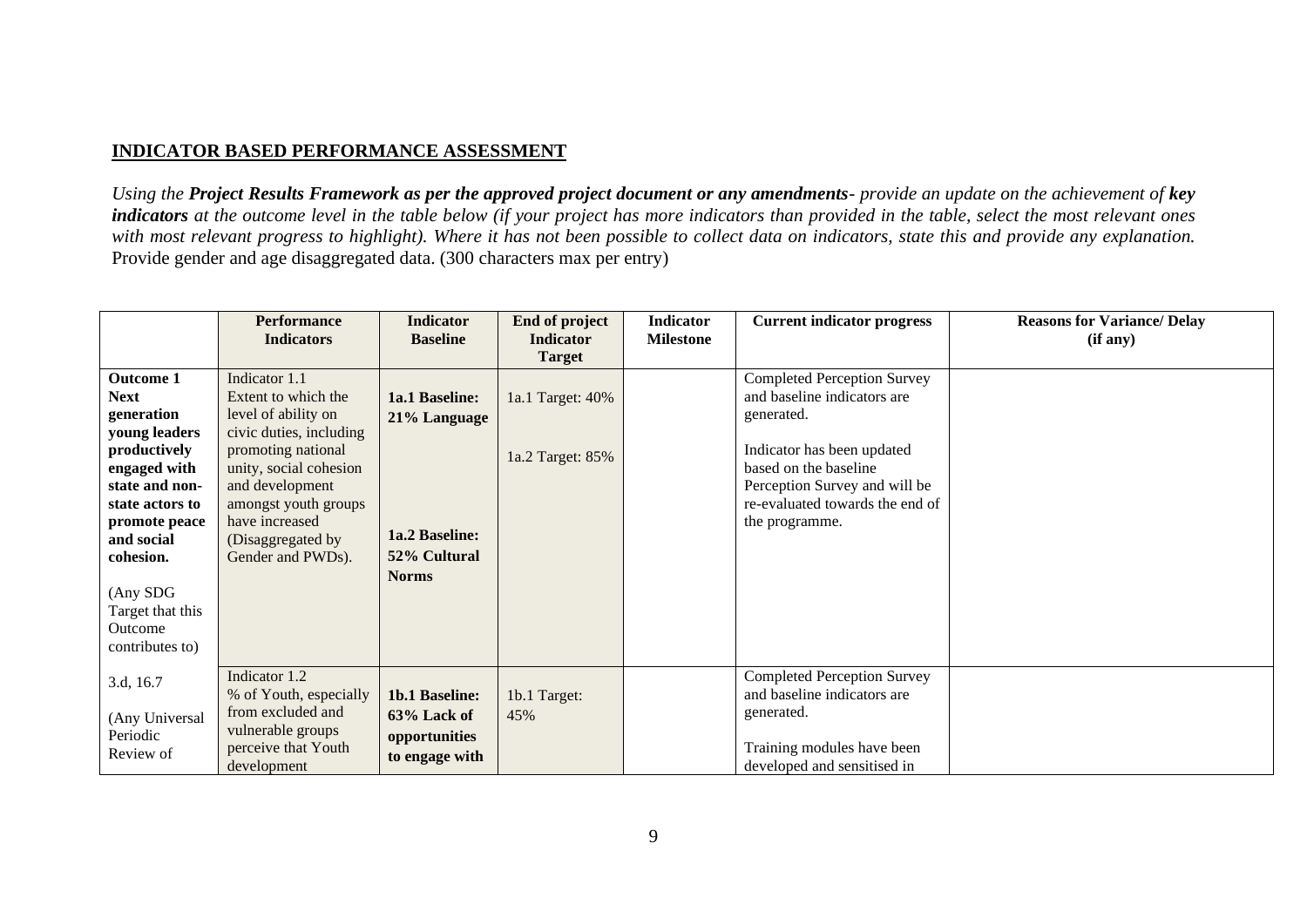| <b>Human Rights</b> | programmes focus on     | society due to        |                  | accordance with the perception     |  |
|---------------------|-------------------------|-----------------------|------------------|------------------------------------|--|
| (UPR)               | increasing their        | political             |                  | survey findings.                   |  |
| recommendatio       | capacities, choices and | marginalisatio        | 1b.2 Target:     |                                    |  |
| n that this         | capabilities.           |                       | 50%              | PDP activities are ongoing.        |  |
| Outcome helps       | (Disaggregated by       | n.                    |                  |                                    |  |
|                     |                         |                       |                  |                                    |  |
| to implement        | Gender and Age).        |                       |                  |                                    |  |
| and if so, year     |                         |                       |                  |                                    |  |
| of UPR)             |                         |                       |                  |                                    |  |
|                     |                         |                       |                  |                                    |  |
| <b>UPR</b> of 2017  |                         |                       |                  |                                    |  |
| $(3rd$ Cycle $-$    |                         | 1b.2 Baseline:        |                  |                                    |  |
| 28th session)       |                         | 74% Lack of           |                  |                                    |  |
|                     |                         |                       |                  |                                    |  |
| A41 - 116.135       |                         | <b>Recognition</b>    |                  |                                    |  |
| F14 - 116.158       |                         | from the              |                  |                                    |  |
| $S - 116.48$        |                         | community.            |                  |                                    |  |
|                     |                         |                       |                  |                                    |  |
|                     | Indicator 1.3           |                       |                  | <b>Completed Perception Survey</b> |  |
|                     | % of young women        | 1c.1 Baseline:        | 1c.1 Target: 70% | and baseline indicators have       |  |
|                     | leaders confirm that    | 93% Gender            |                  |                                    |  |
|                     |                         |                       |                  | been generated.                    |  |
|                     | they have enhanced      | <b>Discrimination</b> |                  |                                    |  |
|                     | capacity.               | is a key              |                  | The project has engaged 152        |  |
|                     |                         | barrier.              |                  | female participants.               |  |
|                     | Computation:            |                       |                  |                                    |  |
|                     | Numerator-# of          |                       |                  | 4 out of 9 provincial              |  |
|                     | young women             |                       |                  | coordinators of the project are    |  |
|                     | confirmed the increase  |                       |                  | also female.                       |  |
|                     | of capacity;            |                       |                  |                                    |  |
|                     | Denominator: # of       |                       |                  | <b>YCLI Post Mapping Survey</b>    |  |
|                     | young women             |                       |                  | results demonstrate 23%            |  |
|                     | participated in the     |                       |                  | young female leaders have          |  |
|                     | intervention)           |                       |                  |                                    |  |
|                     |                         |                       |                  | developed a positive attitude      |  |
|                     |                         |                       |                  | and have greater resolve to        |  |
|                     |                         |                       |                  | engage vulnerable and              |  |
|                     |                         |                       |                  | marginalised groups in their       |  |
|                     |                         |                       |                  | community interventions. The       |  |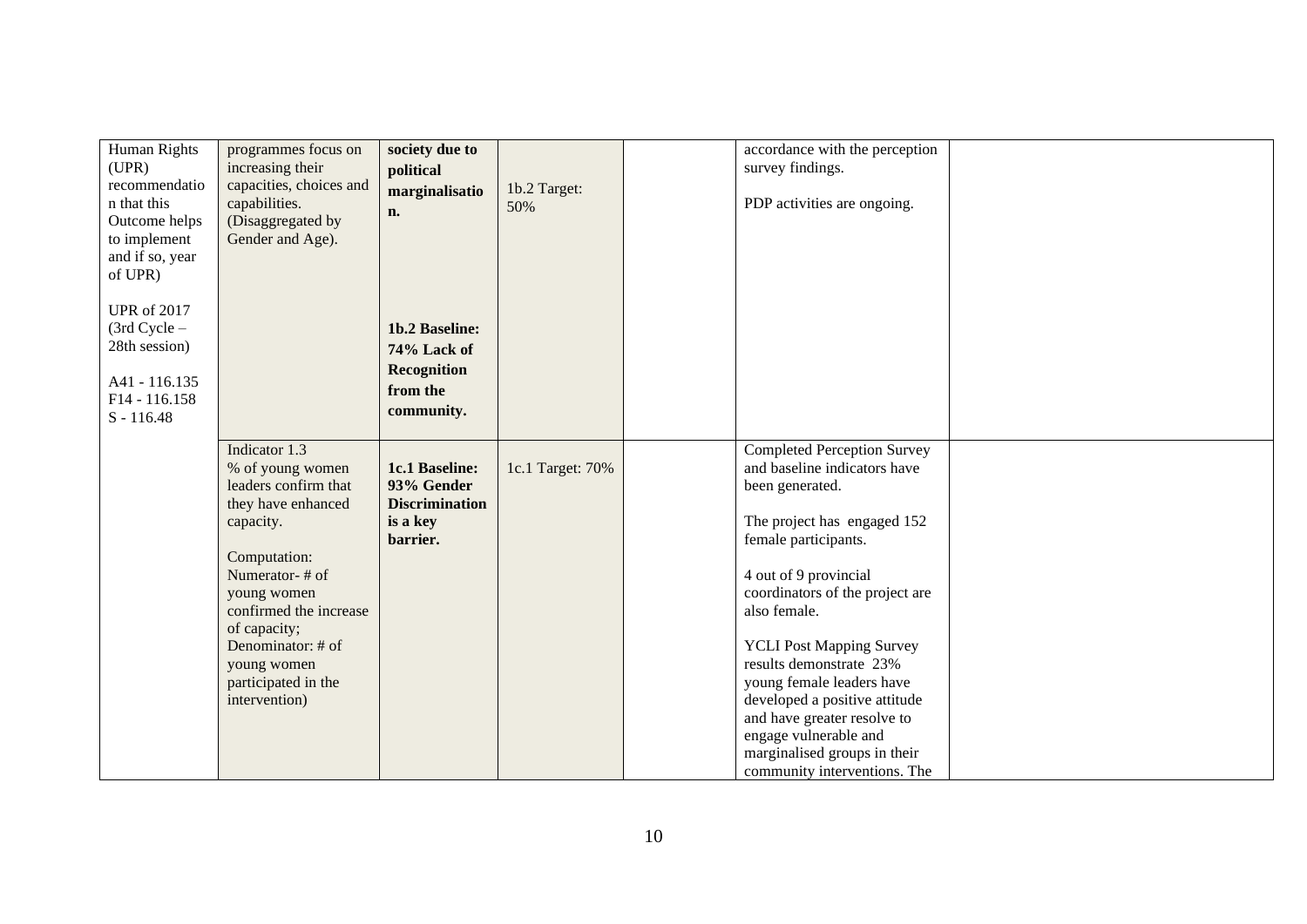|                                                                                                                                                                                                                                                             |                                                                                                                                                                                                                                                                                                                                                                      |                             |                      | results indicate 23% of young<br>female leaders are comfortable<br>interacting with people who<br>are different from them in<br>terms of religion, ethnicity,<br>gender etc. |                                                                                          |
|-------------------------------------------------------------------------------------------------------------------------------------------------------------------------------------------------------------------------------------------------------------|----------------------------------------------------------------------------------------------------------------------------------------------------------------------------------------------------------------------------------------------------------------------------------------------------------------------------------------------------------------------|-----------------------------|----------------------|------------------------------------------------------------------------------------------------------------------------------------------------------------------------------|------------------------------------------------------------------------------------------|
| Output 1.1<br>Capacity of<br>youth<br>parliamentarian<br>s and youth<br>leaders<br>enhanced to<br>effectively<br>engage in<br>political space<br>and advocate<br>for national<br>unity using a<br>setting-based<br>approach for<br>health and<br>wellbeing. | Indicator 1.1.1<br>% of youth<br>demonstrated that they<br>have increased<br>participation in<br>political space on<br>advocacy<br>Disaggregated by sex<br>(Computation:<br>Numerator: # of youth<br>participated in<br>political space on<br>advocacy;<br>denominator: # of<br>youth participated/<br>trained by the<br>intervention)<br>Baseline: 0<br>Target: 70% | 1.1.1 Baseline:<br>20%      | 1.1.1 Target:<br>50% | 15% youth parliamentarians<br>are capacitated currently.<br>Youth parliamentarians<br>participated in political<br>advocacy.                                                 |                                                                                          |
|                                                                                                                                                                                                                                                             | Indicator 1.1.2<br># of advocacy<br>initiatives proposed by<br>targeted youth                                                                                                                                                                                                                                                                                        | 1.1.2<br><b>Baseline: 0</b> | 1.1.2 Target: 2      | Building capacity of<br>participants in creating<br>community advocacy<br>initiatives through action plans<br>is part of the project training<br>component.                  | The Action Plan phase of the programme has<br>not commenced during the reporting period. |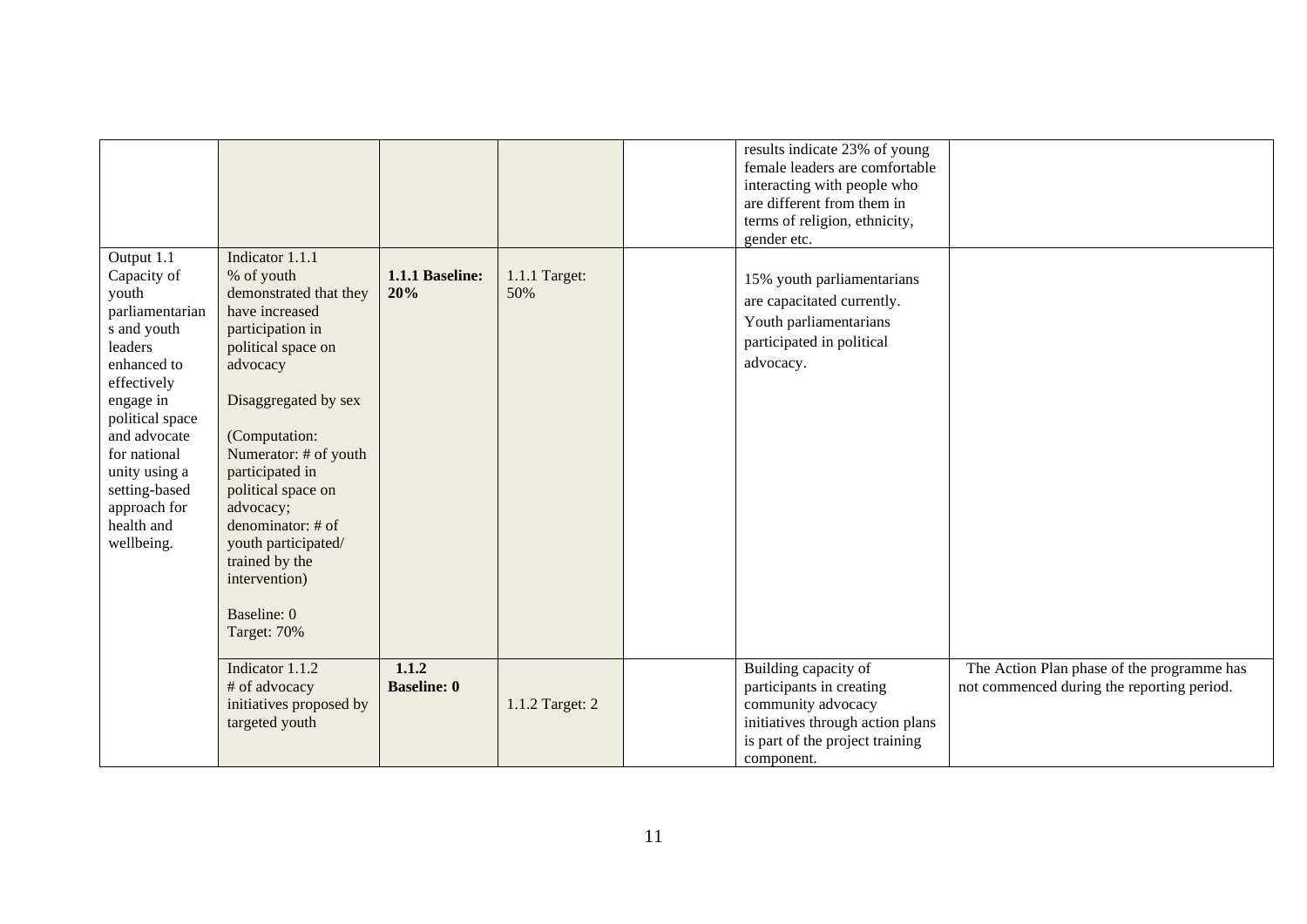|                                                                                                                          | Disaggregated by<br>types of advocacy<br>Baseline: 0<br>Target: 3                                                                                                                                                                                                                                                                         |                             |                      |                                                                                                                                                                                                                                                                                                                                                |                                                                                                                                                                                                                                                   |
|--------------------------------------------------------------------------------------------------------------------------|-------------------------------------------------------------------------------------------------------------------------------------------------------------------------------------------------------------------------------------------------------------------------------------------------------------------------------------------|-----------------------------|----------------------|------------------------------------------------------------------------------------------------------------------------------------------------------------------------------------------------------------------------------------------------------------------------------------------------------------------------------------------------|---------------------------------------------------------------------------------------------------------------------------------------------------------------------------------------------------------------------------------------------------|
|                                                                                                                          | % of youth adopted<br>positive behavioural<br>change in improving<br>their personal<br>wellbeing<br>Disaggregated by sex<br>and age<br>(Computation:<br>Numerator: # of youth<br>confirmed practising<br>positive behaviours;<br>denominator: # of<br>youth participated/<br>trained by the<br>intervention)<br>Baseline:0<br>Target: 70% | 1.1.3 Baseline:<br>55%      | 1.1.3<br>Target: 70% | <b>Completed Perception Survey</b><br>and baseline indicators are<br>generated.<br>Participants are actively<br>engaged in personal<br>development plan activities.<br>In the 2nd cohort, two health<br>modules have been developed<br>that focus on emotional well<br>being and understanding health<br>determinants in their<br>environment. | Conducting the 2nd cohort and completion of the<br>1st cohort was delayed due to COVID-19<br>restriction, economic crisis, fuel crisis and<br>political instability.<br>At the end of the 2nd cohort, more data can be<br>collected and analysed. |
| Output 1.2<br>Youth Leaders,<br>community and<br>youth<br>volunteers and<br>civil society<br>jointly/<br>collaboratively | Indicator 1.2.1<br># of joint working<br>groups formed<br>Baseline: 0<br>Target: at least one in<br>each location                                                                                                                                                                                                                         | 1.2.1 Baseline:<br>$\bf{0}$ | 1.2.1 Target: 9      | Participants who completed the<br>first cohort engaged in<br>preparing community needs<br>assessment with community<br>volunteers and CSOs.<br>Community volunteers<br>together with CSOs are<br>identifying established                                                                                                                       | 15 CNA completed and 349 participants are<br>currently conducting CNA with the support of<br>module leaders, CSO partners and community<br>volunteers.                                                                                            |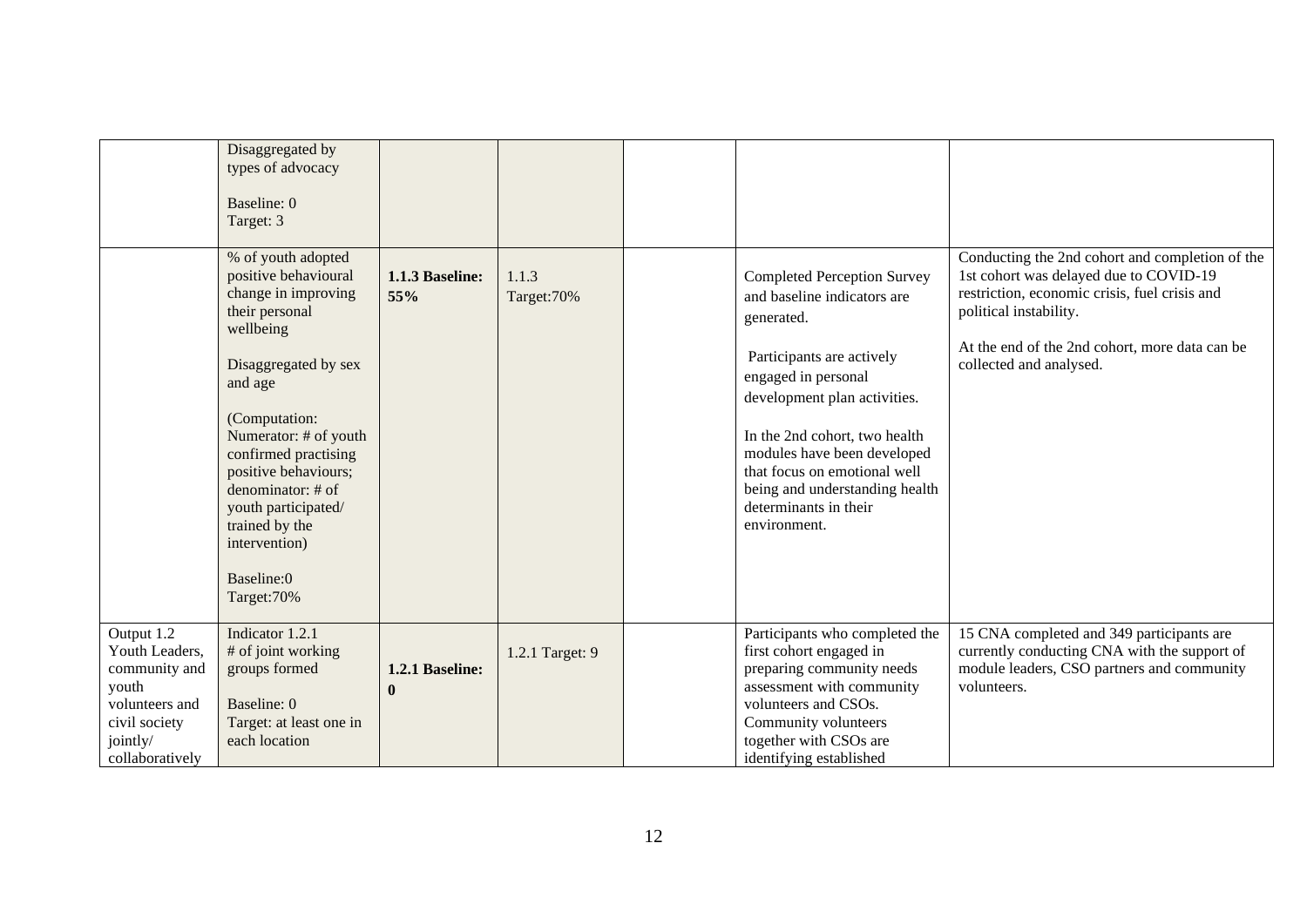| address conflict<br>and emergency-<br>related<br>psychosocial<br>and relational<br>needs in a<br>created healthy<br>community<br>setting. | Indicator 1.2.2<br># of joint action plans<br>executed<br>Disaggregated by<br>types<br>Baseline: 0<br>Target: at least one in<br>each location                                                                                                                                                                     | 1.2.2 Baseline:<br>$\mathbf{0}$ | 1.2.2 Target: 10     | working groups in project<br>areas to promote healthy<br>settings.<br>A module encompassing the<br>competencies needed for the<br>training participants to conduct<br><b>Community Needs Assessment</b><br>is designed in the first cohort.<br>349 participants from 8<br>batches are currently<br>conducting a needs assessment.                                     | The action plan phase will commence after 2nd<br>cohort completion.                                                    |
|-------------------------------------------------------------------------------------------------------------------------------------------|--------------------------------------------------------------------------------------------------------------------------------------------------------------------------------------------------------------------------------------------------------------------------------------------------------------------|---------------------------------|----------------------|-----------------------------------------------------------------------------------------------------------------------------------------------------------------------------------------------------------------------------------------------------------------------------------------------------------------------------------------------------------------------|------------------------------------------------------------------------------------------------------------------------|
|                                                                                                                                           | Indicator 1.2.3<br>% of youth who<br>reported as being<br>active and meaningful<br>contributors for<br>community<br>implementation<br>Disaggregated by sex<br>and age<br>(Computation:<br>Numerator: # of youth<br>confirmed as being<br>active and meaningful<br>contributors for<br>community<br>implementation; | 1.2.3 Baseline:<br>45%          | 1.2.3 Target:<br>70% | <b>Completed Perception Survey</b><br>and baseline indicators<br>generated.<br>Participants are actively<br>engaged in personal<br>development plan activities.<br>Mentorship programmes by the<br>technical experts, current<br>young national<br>parliamentarians and peer<br>networks that speak to the<br>personal development plan<br>(PDP) will be established. | Further assessment of their engagement will be<br>measured and monitored during the later part of<br>the intervention. |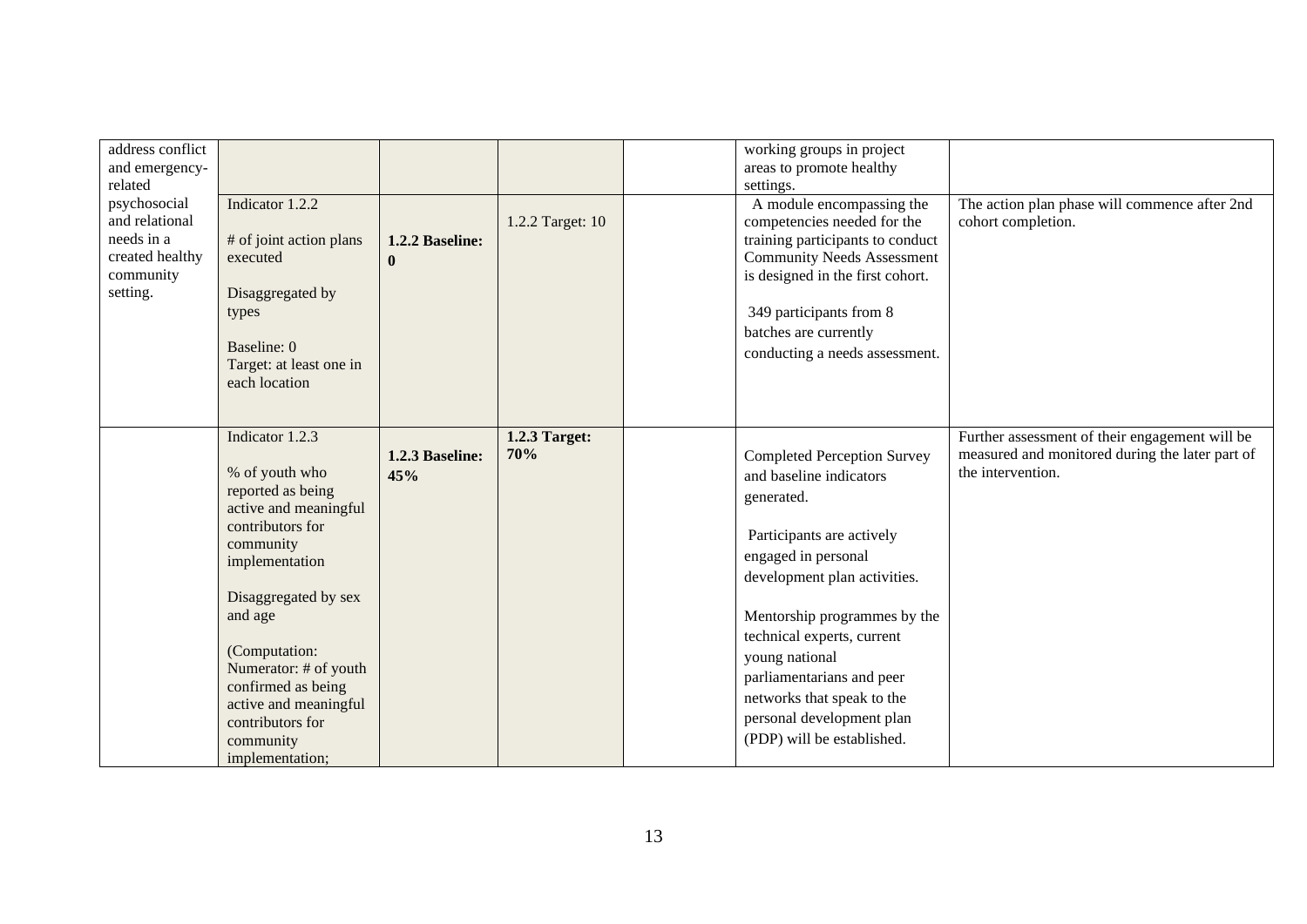|                     | denominator: # of      |               |                 |                                 |                                                     |
|---------------------|------------------------|---------------|-----------------|---------------------------------|-----------------------------------------------------|
|                     | youth participated/    |               |                 |                                 |                                                     |
|                     | trained by the         |               |                 |                                 |                                                     |
|                     | intervention)          |               |                 |                                 |                                                     |
|                     |                        |               |                 |                                 |                                                     |
|                     |                        |               |                 |                                 |                                                     |
|                     | Baseline:              |               |                 |                                 |                                                     |
|                     | Target: 70%            |               |                 |                                 |                                                     |
|                     |                        |               |                 |                                 |                                                     |
| <b>Outcome 2</b>    | Indicator 2.1          | 2a. Baseline: | 2a. Target: 70% | Activities will commence after  | Conducted the perception survey, will be able to    |
| <b>Target state</b> | Extent to which the    | 9% (31/353)   |                 | the end of the second cohort of | report on more informed data after on outcome       |
| and non-state       | target state and non-  |               |                 | training.                       | level indicators once the final analysis report has |
| actors              | state actors           |               |                 |                                 | been submitted.                                     |
| encourage           | demonstrated that they |               |                 | Currently, 1 National state     |                                                     |
| youth voices        | encourage youth        |               |                 | actor (NYSC) and 2 CSO          |                                                     |
| and advocate        | voices and advocacies  |               |                 | partners are engaging with the  |                                                     |
| on national         | on peace and social    |               |                 | project implementation.         |                                                     |
| unity and           | cohesion.              |               |                 |                                 |                                                     |
| social cohesion     |                        |               |                 | 353 youth organisations are     |                                                     |
| using               | Baseline: 0            |               |                 | mapped by the community         |                                                     |
| established         | Target: High           |               |                 | volunteer coordinators.         |                                                     |
| platforms           |                        |               |                 |                                 |                                                     |
|                     | Indicator 2.2          | 2b. Baseline: | 2b. Target: 70% |                                 | The action plan phase will commence after 2nd       |
| (Any SDG            | % of state and non-    | 18% (65/353)  |                 | Activities will commence after  | cohort completion.                                  |
| Target that this    | state youth volunteer  |               |                 | the end of the second cohort of |                                                     |
| Outcome             | institutions/          |               |                 | training.                       |                                                     |
| contributes to)     | organisations promote  |               |                 |                                 |                                                     |
|                     | youth activism in      |               |                 |                                 |                                                     |
| 3.d, 16.7           | peace and Social       |               |                 |                                 |                                                     |
|                     | cohesion               |               |                 |                                 |                                                     |
| (Any Universal      |                        |               |                 |                                 |                                                     |
| Periodic            | Computation:           |               |                 |                                 |                                                     |
| Review of           | Numerator-# of youth   |               |                 |                                 |                                                     |
| Human Rights        | volunteer institutions |               |                 |                                 |                                                     |
| (UPR)               | promote youth          |               |                 |                                 |                                                     |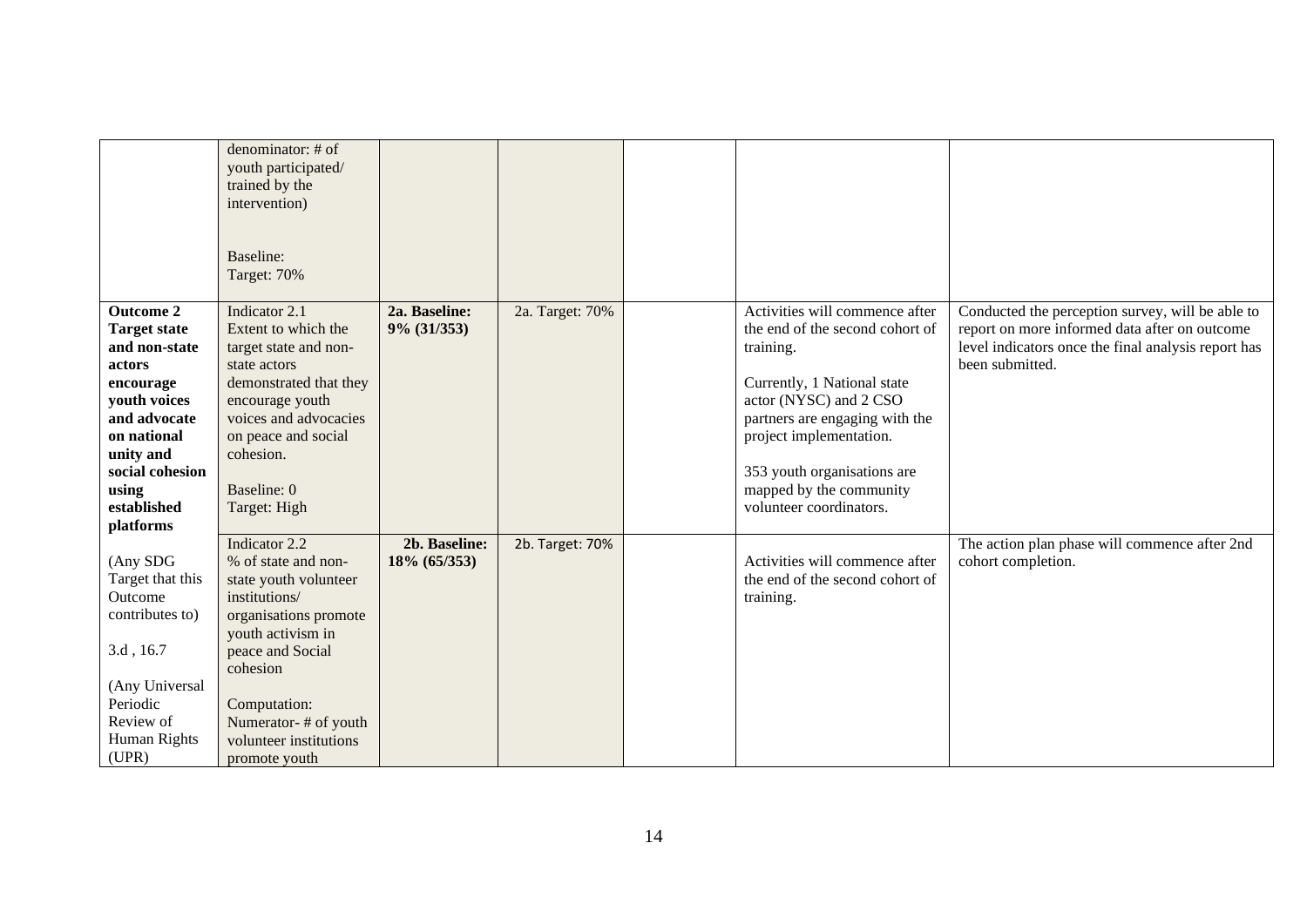| recommendatio      | activism; Denominator  |                     |             |                                 |                                               |
|--------------------|------------------------|---------------------|-------------|---------------------------------|-----------------------------------------------|
| n that this        | - # of youth volunteer |                     |             |                                 |                                               |
| Outcome helps      | institutions reached)  |                     |             |                                 |                                               |
| to implement       |                        |                     |             |                                 |                                               |
| and if so, year    | Baseline: 0            |                     |             |                                 |                                               |
| of UPR)            | Target: 70%            |                     |             |                                 |                                               |
|                    |                        |                     |             |                                 |                                               |
| <b>UPR</b> of 2017 | Indicator 2.3          |                     |             | Activities will commence after  | The action plan phase will commence after 2nd |
| $(3rd$ Cycle $-$   | # of state and non-    | 2c. Baseline:       | 2c. Target: | the end of the second cohort of | cohort completion.                            |
| 28th session)      | state institutions     | 66% (233/353)       | <b>TBC</b>  | training.                       |                                               |
|                    | promote youth          |                     |             |                                 |                                               |
| A41 - 116.135      | volunteerism in        |                     |             |                                 |                                               |
| F14 - 116.158      | national unity and     |                     |             | At the national level, the      |                                               |
| $S - 116.48$       | Social Cohesion.       |                     |             | Youth, Peace and Security       |                                               |
|                    |                        |                     |             | Coalition is engaged in         |                                               |
|                    | Baseline: 0            |                     |             | planning community-level        |                                               |
|                    | Target: TBC            |                     |             | activities.                     |                                               |
| Output 2.1         | Indicator 2.1.1        | 2.1.1               | 2.1.1       | Activities will commence after  | The action plan phase will commence after the |
| Target state and   | % of institutions that | <b>Baseline: 7%</b> | Target: 70% | the end of the second cohort of | training of the 2nd cohort.                   |
| non-state          | use data and trend     | (23/353)            |             | training.                       |                                               |
| institutions       | analysis to mainstream |                     |             |                                 |                                               |
| exposed to         | integrated youth       |                     |             | NYSC has taken on board the     |                                               |
| principles and     | development/           |                     |             | suggestions and                 |                                               |
| the evidence-      | participation into the |                     |             | recommendations provided by     |                                               |
| base relating to   | policy formulation     |                     |             | the perception survey findings  |                                               |
| the importance     | process                |                     |             | to build consensus around the   |                                               |
| of youth           |                        |                     |             | module development process.     |                                               |
| participation in   | (Computation:          |                     |             |                                 |                                               |
| national unity     | Numerator: # of state  |                     |             |                                 |                                               |
| and social         | and Non-state actors   |                     |             |                                 |                                               |
| cohesion           | mainstream data and    |                     |             |                                 |                                               |
| approaches.        | trend analysis into    |                     |             |                                 |                                               |
|                    | policy formulation;    |                     |             |                                 |                                               |
|                    | Denominator: # of      |                     |             |                                 |                                               |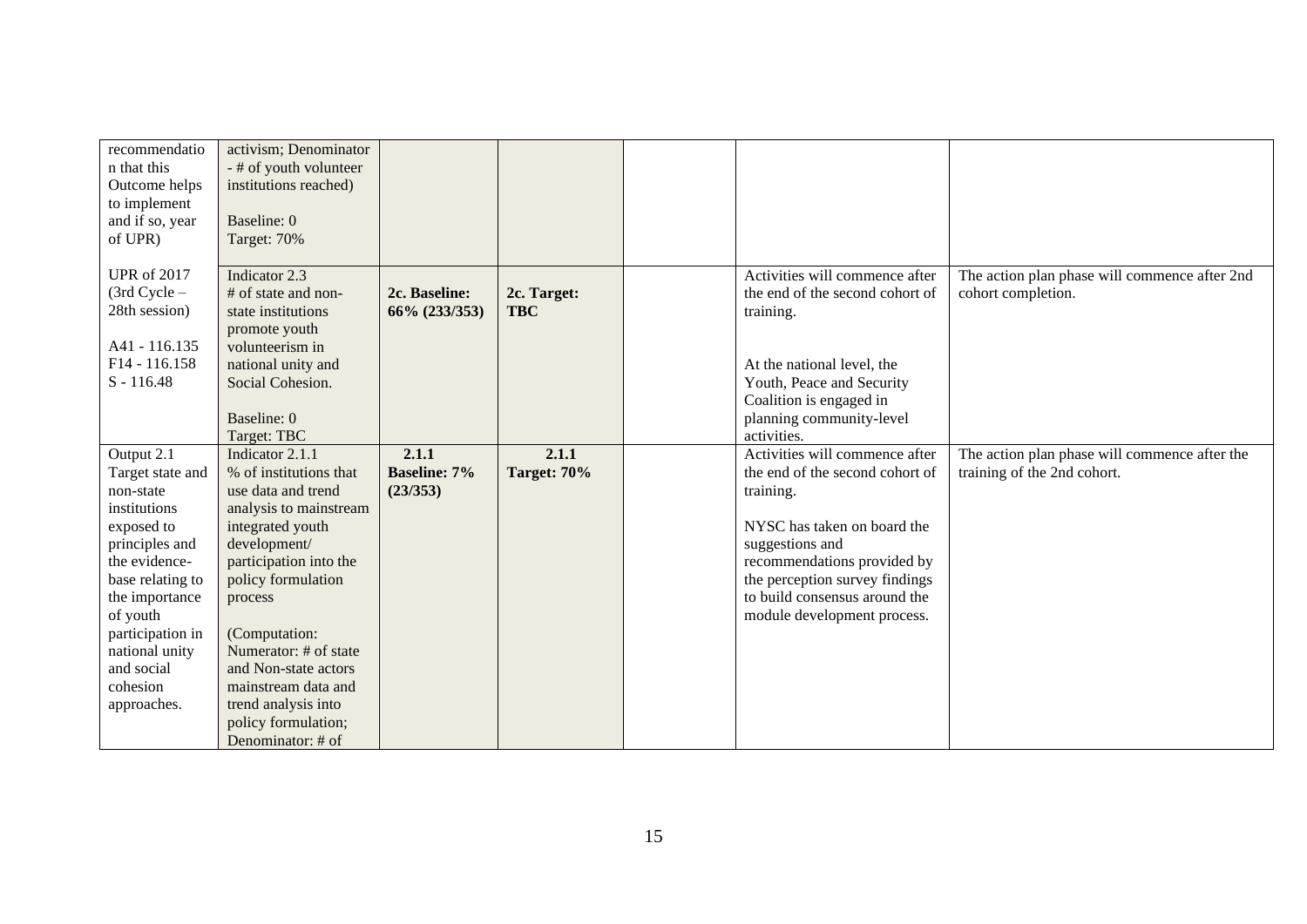| state and non-state<br>actors reached) |                 |                 |                                    |                                                                                      |
|----------------------------------------|-----------------|-----------------|------------------------------------|--------------------------------------------------------------------------------------|
|                                        |                 |                 |                                    |                                                                                      |
| Baseline: 0                            |                 |                 |                                    |                                                                                      |
| Target: 70%                            |                 |                 |                                    |                                                                                      |
| Indicator 2.1.2                        |                 | 2.1.2 Target: 2 | Activities will commence after     | Youth parliament is identified as a platform to                                      |
| # of policy formulated                 |                 |                 | the end of the second cohort of    | facilitate policy development and the necessary                                      |
| in relation to youth                   | 2.1.2 Baseline: |                 | training.                          | skills training for young people has been                                            |
| engagement in peace                    | $\mathbf{0}$    |                 |                                    | included in the capacity building process. 51                                        |
| and social cohesion by                 |                 |                 |                                    | youth parliamentarians have been trained.                                            |
| state and non-state                    |                 |                 |                                    |                                                                                      |
| actors.                                |                 |                 | Initial discussions with young     |                                                                                      |
|                                        |                 |                 | members of parliament have         |                                                                                      |
| Baseline: 0                            |                 |                 | commenced to facilitate a          |                                                                                      |
| Target: 2                              |                 |                 | mentorship programme for the       |                                                                                      |
|                                        |                 |                 | youth parliamentarians.            |                                                                                      |
| Indicator 2.1.3                        |                 | 2.1.3 Target:   |                                    | Conducting 2nd cohort and completion of 1st                                          |
| % of youth who                         | 2.1.3 Baseline: | 60%             | <b>Completed Perception Survey</b> | cohort was delayed due to COVID-19<br>restrictions, economic crisis, fuel crisis and |
| reported their                         | 45% Political   |                 | and baseline indicators are        | political instability.                                                               |
| wellbeing needs, and                   | Participation   |                 | generated.                         |                                                                                      |
| concerns were                          |                 |                 |                                    |                                                                                      |
| captured in the                        |                 |                 | Activities will commence after     |                                                                                      |
| development of youth                   |                 |                 | the end of the second cohort of    |                                                                                      |
| policies                               |                 |                 | training.                          |                                                                                      |
|                                        |                 |                 |                                    |                                                                                      |
| Disaggregated by sex,                  |                 |                 |                                    |                                                                                      |
| age and geographic                     |                 |                 | Capacity building of               |                                                                                      |
| area                                   |                 |                 | participants on stakeholder        |                                                                                      |
|                                        |                 |                 | engagement for policy              |                                                                                      |
| (Computation:                          |                 |                 | development is incorporated        |                                                                                      |
| Numerator: # of youth                  |                 |                 | into the 2nd cohort training       |                                                                                      |
| confirmed as their                     |                 |                 | programme through dedicated        |                                                                                      |
| concerns and needs                     |                 |                 | modules on policy                  |                                                                                      |
| being captured;                        |                 |                 |                                    |                                                                                      |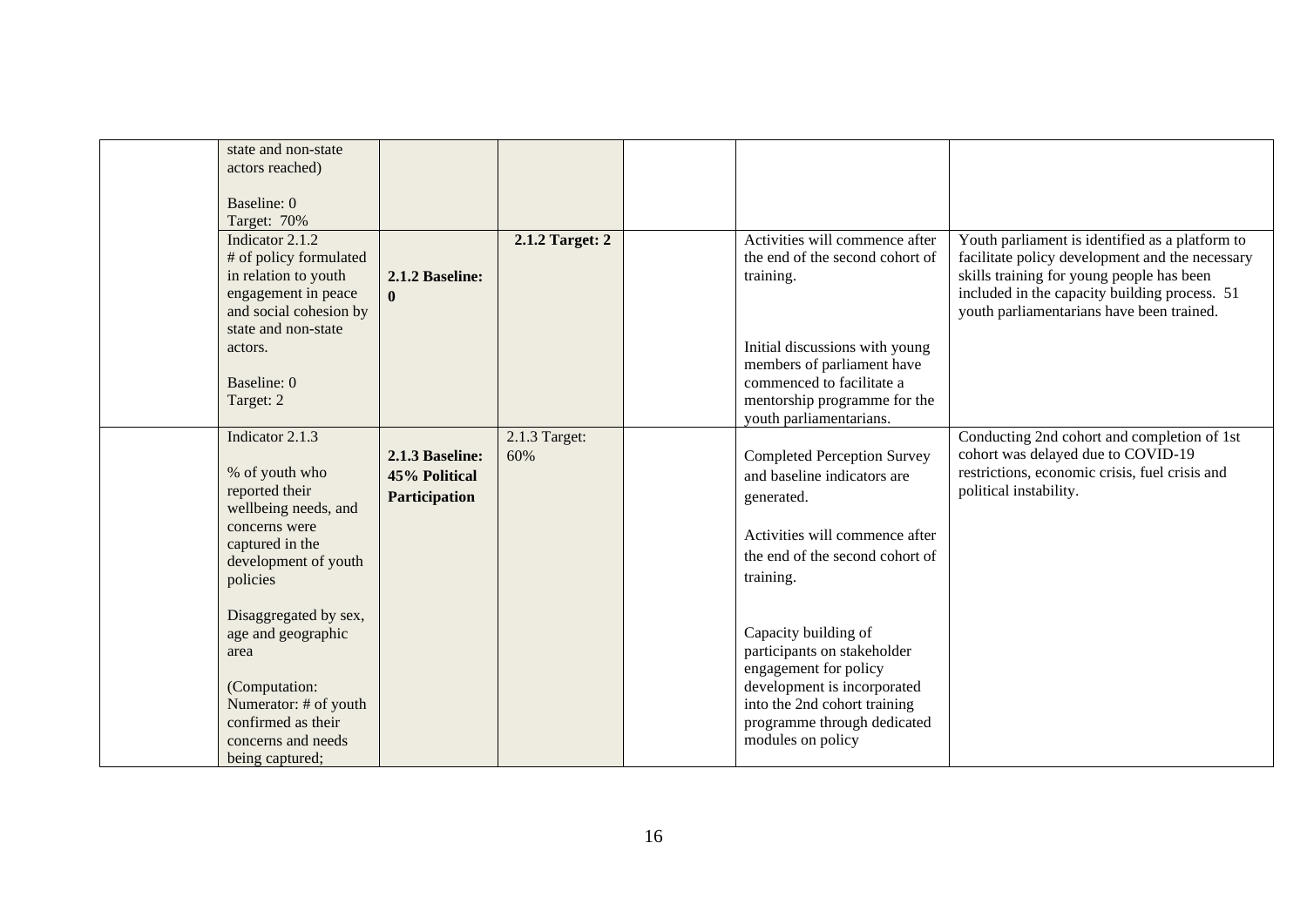|                                                                                                                                                                                                              | denominator: # of<br>youth participated/<br>trained by the<br>intervention)<br>Baseline: 0<br>Target: 70%                                                                                                                                  |                        |                      | development, and civic<br>engagement.                                                                                                                                                                                                                                                                                            |                                                                                                                                                                                                                                                       |
|--------------------------------------------------------------------------------------------------------------------------------------------------------------------------------------------------------------|--------------------------------------------------------------------------------------------------------------------------------------------------------------------------------------------------------------------------------------------|------------------------|----------------------|----------------------------------------------------------------------------------------------------------------------------------------------------------------------------------------------------------------------------------------------------------------------------------------------------------------------------------|-------------------------------------------------------------------------------------------------------------------------------------------------------------------------------------------------------------------------------------------------------|
| Output 2.2<br>Target state and<br>non-state<br>institutional<br>platforms<br>strengthened to<br>promote youth<br>responsible<br>participation in<br>developing<br>cohesive, safe<br>and healthy<br>settings. | Indicator 2.2.1<br># of platforms<br>strengthened that<br>promote youth<br>responsible<br>participation.<br>Disaggregated by<br>types.<br>Baseline: 0<br>Target: 2                                                                         | 2.2.1 Baseline:<br>1   | 2.2.1<br>Target: 2   | Plans to establish a national<br>training and learning<br>management centre for youth<br>parliamentarians and aspiring<br>young leaders at NYSC are<br>ongoing.<br>9 Volunteer spaces are in the<br>process of being finalised at<br>the provincial level based on<br>the mapping conducted by<br>provincial youth coordinators. | CVC centres will be finalised shortly;<br>procurement for the training centre is ongoing<br>and delays are being experienced in selecting the<br>service provider for LMS development.                                                                |
|                                                                                                                                                                                                              | Indicator 2.2.2<br>% of capacitated youth<br>leaders responsibly<br>participating in<br>institutional platforms.<br>Disaggregated by sex<br>and age<br>Computation:<br>Numerator-# of youth<br>leaders participating;<br>denominator: # of | 2.2.2 Baseline:<br>52% | 2.2.2 Target:<br>70% | Plans to establish a national<br>training and learning<br>management centre for youth<br>parliamentarians and aspiring<br>young leaders at NYSC are<br>proceeding.<br>The project has initiated<br>creating an online learning<br>management system (LMS) to<br>host all the project technical                                   | CVC centres will be finalised soon and<br>procurement is ongoing for the training centre.<br>LMS development has been initiated. NYSC has<br>allocated a permanent space for the learning<br>centre to ensure the sustainability of the<br>programme. |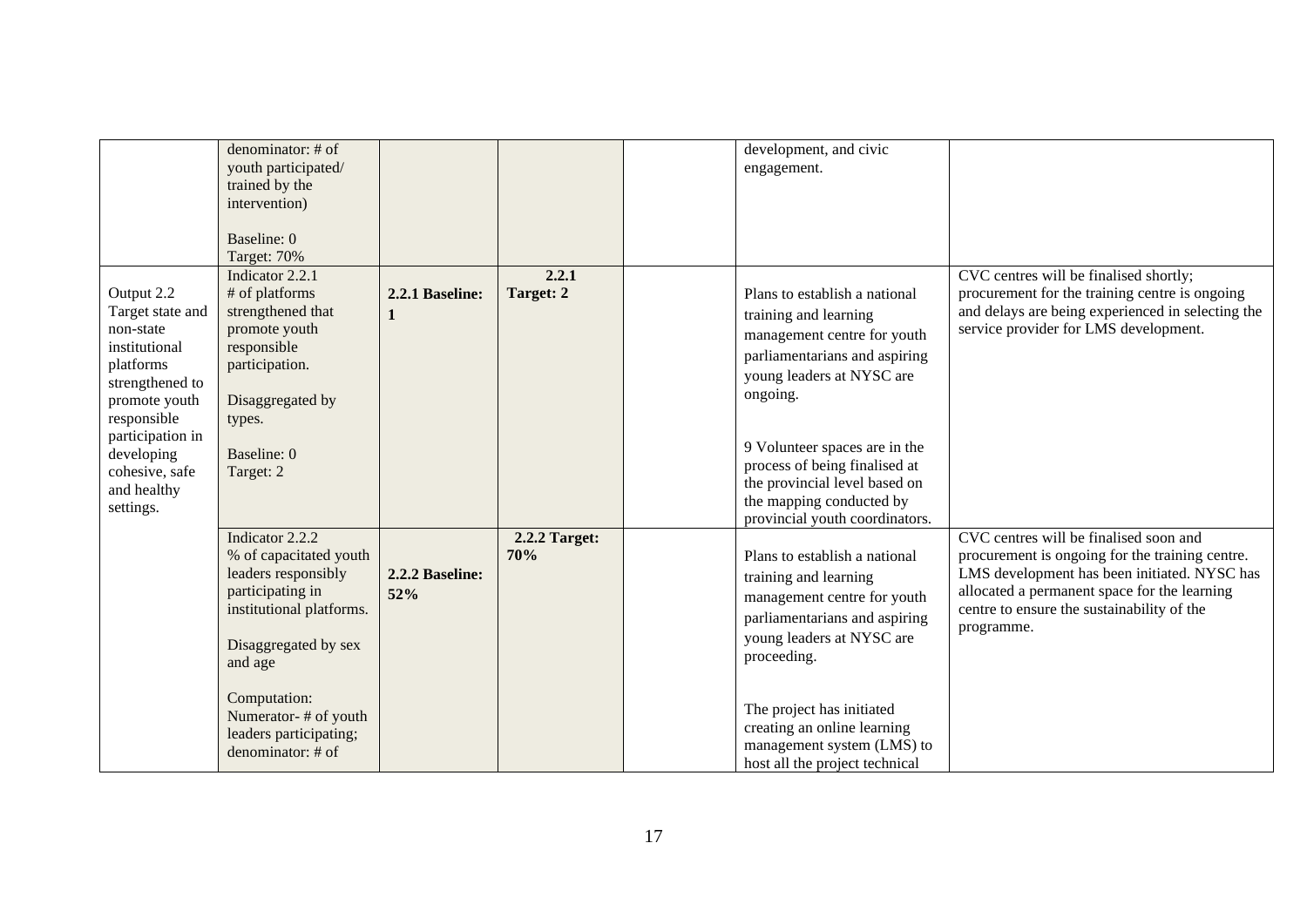| youth leaders trained |  | material. The LMS is designed      |  |
|-----------------------|--|------------------------------------|--|
| by the intervention   |  | in a youth-friendly manner to      |  |
|                       |  | promote youth participation.       |  |
| Baseline: 0           |  | Further, a Learning                |  |
| Target: 70%           |  | <b>Management Centre for Peace</b> |  |
|                       |  | Education has been initiated       |  |
|                       |  | with NYSC to promote youth         |  |
|                       |  | participation and engagement       |  |
|                       |  | in peacebuilding processes.        |  |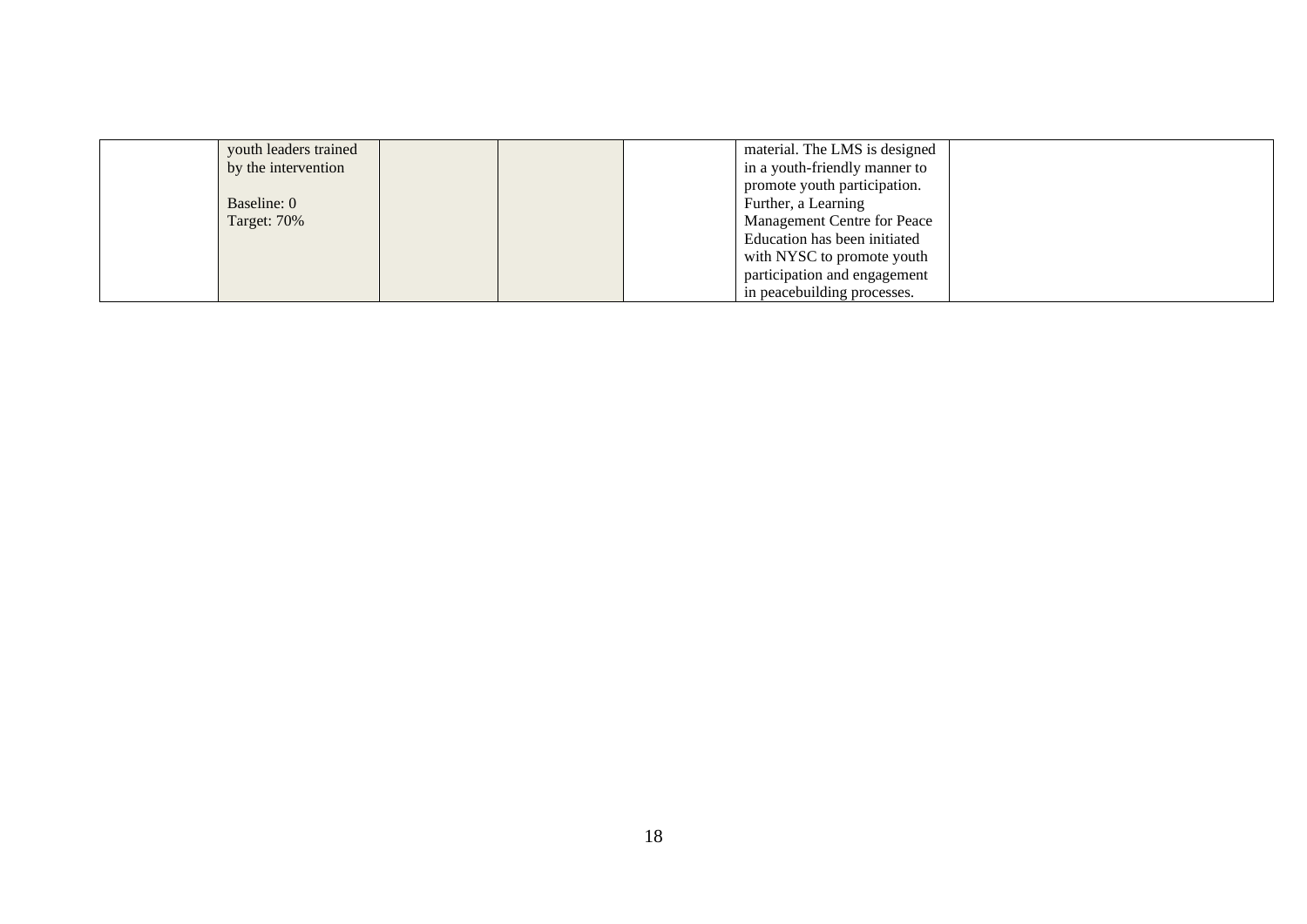## **PART III: CROSS-CUTTING ISSUES**

### **Please indicate any significant project-related events anticipated in the next six months, i.e. national dialogues, youth congresses, film screenings, etc. (1000 character limit):**

The project will focus on completing the remaining provincial training programmes over the next three months. The project will also formalise the spaces for the CVCs which have been identified in all the provinces.

The project, in partnership with CSOs and Provincial Coordinators, has also initiated providing support to the participants in conducting their CNAs and developing their community-based action plans. Project proposals submitted by the participants will also be evaluated, selected and implemented at the community level over the next six months period.

The development and implementation of the Learning Management System (LMS) will be completed within the next six months and will be hosted by the NYSC training division. The LMS will help contribute towards institutionalising the training programme and onboarding of youth parliamentarians beyond the current project period. Additionally, two policy papers on healthy settings and social cohesion (based on lessons learned during the implementation of action plans) will be developed. Youth parliamentary debates will also be conducted in this period to promote national dialogue around key identified issues

## **In a few sentences, explain whether the project has had a positive human impact. May include anecdotal stories about the project's positive effect on the people's lives. Include direct quotes where possible or weblinks to strategic communications pieces. (2000 character limit):**

Against the backdrop of Sri Lanka's growing socio-economic and political crisis, the Project proved to be a very timely and impactful intervention in providing opportunities to engage young aspiring leaders on the importance of peaceful non-violent activism in enhancing their political recognition in society. For example, during the training session on 'Do No Harm' which took place on 9 May 2022 (coincidentally coinciding with the violent clashes between pro-and anti-government demonstrators across Sri Lanka), youth participants in Thulhiriya expressed that the training helped them to understand the importance of conflict sensitivity and persuaded the group to refrain from joining the violent demonstrations. In fact, many of the project participants took part in peaceful protests and have increased their motivation to actively engage in the civic and political spheres to achieve desired changes in the country. The Project has also been instrumental in providing youth with the resources and skills set to address conflict drivers in their community through multi stakeholder engagement by using the 'healthy settings' approach as a neutral entry point to boost communal wellbeing and promote wider social harmony.

### Selected anecdotal stories are detailed below:

Selvi Karikalan, Northern Province (Batch 2); *"The peacebuilding concepts that were inculcated through the programme showed us that although we came from different religions or races, there were many more values and beliefs that we have in common. This programme also effectively acknowledged local languages and ensured we understood everything effectively."*

Dilan Weerasinghe, North Central Province (Batch 7)*; "As the future youth of this nation, our community of Sinhala, Tamil and Muslims live together but very rarely get the opportunity to work together. Yet through*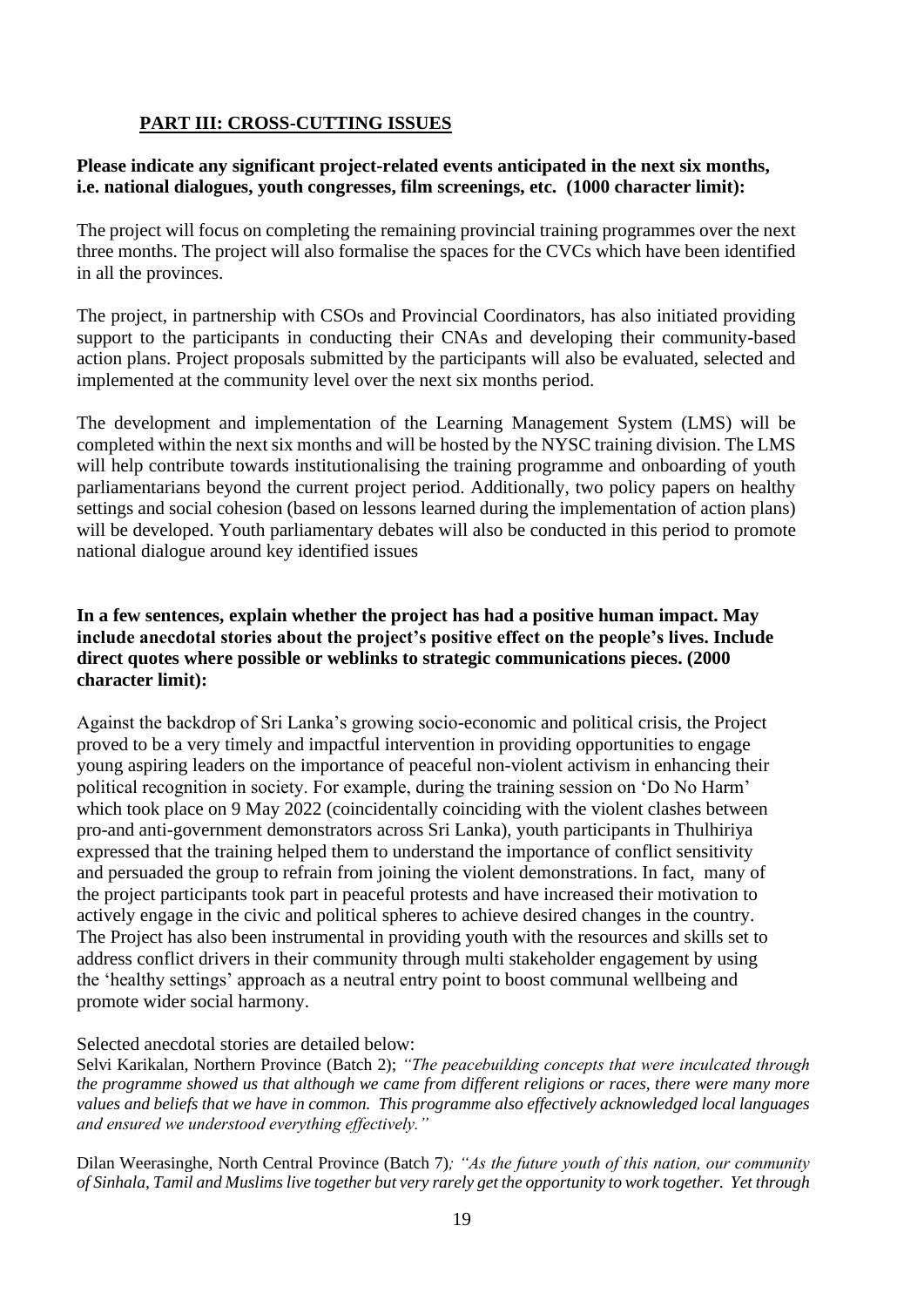*this programme, we have been united as young leaders across all provinces to enhance our skills and leadership qualities. As someone who has attended many leadership programmes, this stands out as the best programme by far in that the programme takes the initiative to make us changemakers."*

Furthermore, the expert resource team shared their journey on the module development and execution process. Selected testimonials are highlighted below:

Dr. Shreenika De Silva (resource person for the module on 'Healthy Settings': "*The process of developing this module entailed discussions and brainstorming sessions with the entire resource team. The training materials were carefully developed to be youth friendly and participatory. Today it gives me satisfaction to see the participants engage with this module, and explore how they can take a lead in creating healthy settings in their communities and enhance social wellbeing. I believe the experience of this module will enable them to collectively work across diverse groups to address the needs in their communities."*

You can also upload upto 3 files in various formats (picture files, powerpoint, pdf, video, etc..) to illustrate the human impact of the project and 3 links to online resources **OPTIONAL** 

| <b>Monitoring:</b> Please list monitoring | Do outcome indicators have baselines?                                                                                                                                                                                                                                                                                                                                                                                                                                                                                                                                                                                                                                                                                                                                                                                                                                                                                                                  |
|-------------------------------------------|--------------------------------------------------------------------------------------------------------------------------------------------------------------------------------------------------------------------------------------------------------------------------------------------------------------------------------------------------------------------------------------------------------------------------------------------------------------------------------------------------------------------------------------------------------------------------------------------------------------------------------------------------------------------------------------------------------------------------------------------------------------------------------------------------------------------------------------------------------------------------------------------------------------------------------------------------------|
| activities undertaken in the reporting    | Yes, the baselines have been established based on the results                                                                                                                                                                                                                                                                                                                                                                                                                                                                                                                                                                                                                                                                                                                                                                                                                                                                                          |
| period (1000 character limit)             | of the perception survey.                                                                                                                                                                                                                                                                                                                                                                                                                                                                                                                                                                                                                                                                                                                                                                                                                                                                                                                              |
|                                           |                                                                                                                                                                                                                                                                                                                                                                                                                                                                                                                                                                                                                                                                                                                                                                                                                                                                                                                                                        |
|                                           | Has the project launched perception surveys or other<br>community-based data collection? YES<br>Regular monitoring activities are conducted as part of PDP,<br>a participatory monitoring element. All data collection<br>surveys are trilingual.                                                                                                                                                                                                                                                                                                                                                                                                                                                                                                                                                                                                                                                                                                      |
|                                           |                                                                                                                                                                                                                                                                                                                                                                                                                                                                                                                                                                                                                                                                                                                                                                                                                                                                                                                                                        |
|                                           | • YCLI Intake Survey - this survey covers the 5<br>domains which are Self Awareness and Growth,<br>Interpersonal Skills, Commitment to community,<br>Responsible Citizenship and Visionary Outlook that<br>the programme seeks to enhance in young leaders as<br>part of the training. This is given as a pre assessment<br>on 1st day (orientation) of the training.<br>Module Trivia - this quiz consists of 30 questions (3)<br>questions per module; 3*10 modules) centred around<br>10 modules in 1st cohort. This is given as a pre<br>assessment.<br>Module Quiz - this quiz is given at the end of each<br>module to examine the knowledge of participants on<br>the trained module.<br><b>YCLI Post Mapping Survey - As a post assessment</b><br>YCLI Intake Survey is given again at the end of the<br>training, $(\text{day } 8)$ .<br>Module Feedback - Examines overall feedback for<br>each module. Responses are collected anonymously. |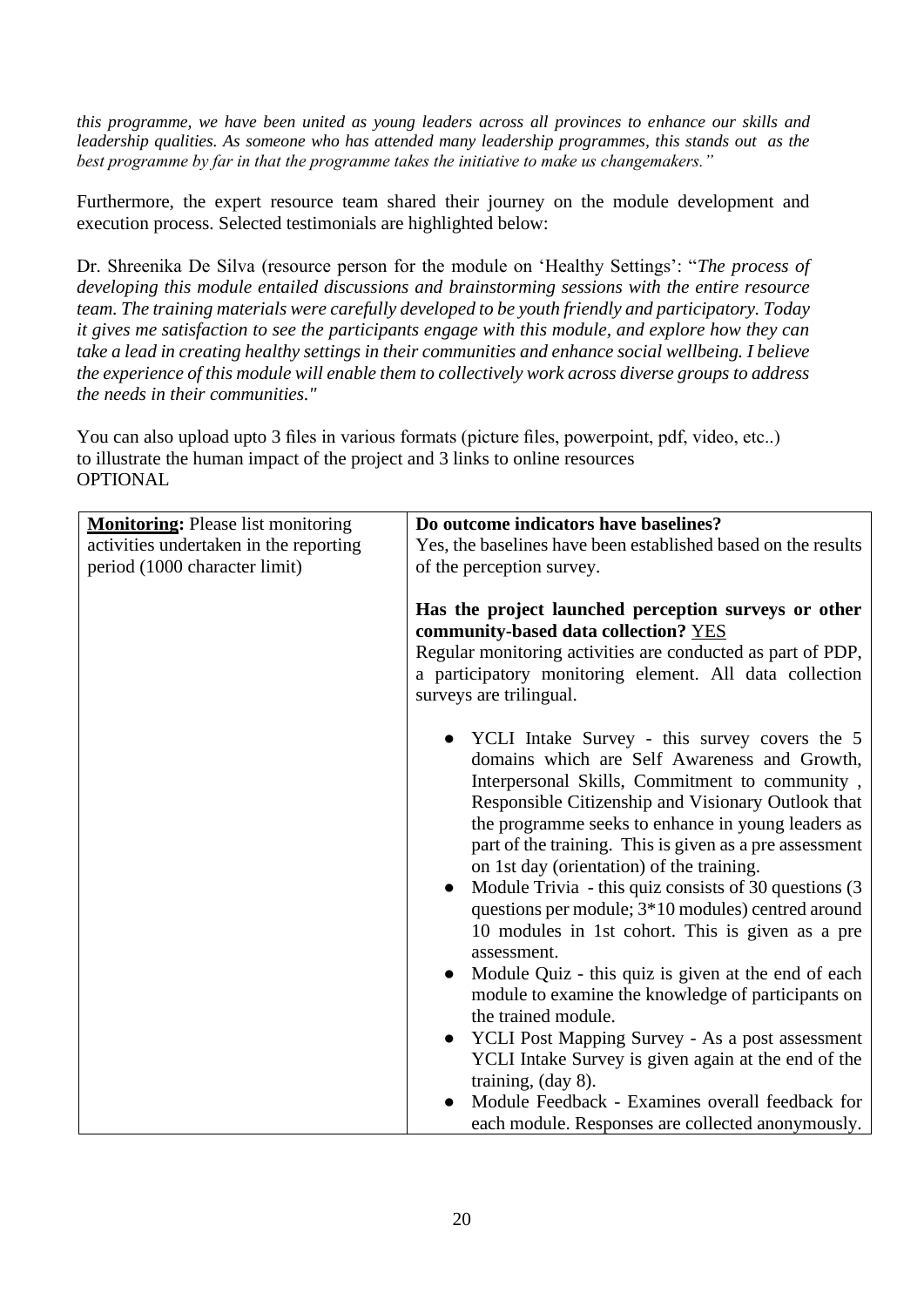|                                                                                                                                                                                                      | Training Feedback - Examines overall feedback for<br>the training session. Responses are collected<br>anonymously.<br>• PDP Activity Sheet - Collect diversity information of<br>the participants and allow them to self-track their<br>engagement in PDP and module activities.<br>A joint monitoring group is formulated with<br>agencies, technical expertise, monitoring experts and<br>project volunteers.<br>• PDP worksheets, surveys and quizzes have been<br>shared with TAG members.                                                                                                                                                                                                         |
|------------------------------------------------------------------------------------------------------------------------------------------------------------------------------------------------------|--------------------------------------------------------------------------------------------------------------------------------------------------------------------------------------------------------------------------------------------------------------------------------------------------------------------------------------------------------------------------------------------------------------------------------------------------------------------------------------------------------------------------------------------------------------------------------------------------------------------------------------------------------------------------------------------------------|
| <b>Evaluation:</b> Has an evaluation been<br>conducted during the reporting period?                                                                                                                  | <b>Evaluation budget (response required):</b><br>Project progress monitoring & evaluation: USD 66,000.00<br>External Project Evaluation: USD 20,000.00<br>USD 7,600.00 has been spent on conducting a perception<br>survey to set the baseline targets. The survey involved 360<br>youth respondents across all 25 districts.<br>USD 16,905.29 has been utilised by the 9 Provincial<br>Coordinators under the project to support community level<br>monitoring as well as implementation support to youth<br>participants in conducting their CNAs and implementing<br>action plans.<br>If project will end in next six months, describe the<br>evaluation preparations (1500 character limit): $N/A$ |
|                                                                                                                                                                                                      | An independent external evaluation will be conducted at<br>the end of the project                                                                                                                                                                                                                                                                                                                                                                                                                                                                                                                                                                                                                      |
| <b>Catalytic effects (financial):</b> Indicate<br>name of funding agent and amount of<br>additional non-PBF funding support that<br>has been leveraged by the project.                               | Name of funder:<br>Amount:<br>Community Volunteer Spaces by UNV: USD 5,000<br>Voter education training programme for youth-Royal<br>Norwegian Funds- US\$ 20,000                                                                                                                                                                                                                                                                                                                                                                                                                                                                                                                                       |
| <b>Catalytic Effect (non-financial):</b> Has<br>the project enabled or created a larger or<br>longer-term peacebuilding change to<br>occur?<br><b>Please select</b><br>$\square$ No catalytic effect | If relevant, please describe how the project has had a (non-<br>financial) catalytic effect<br>Please limit your response to 3000 characters including<br>spaces.                                                                                                                                                                                                                                                                                                                                                                                                                                                                                                                                      |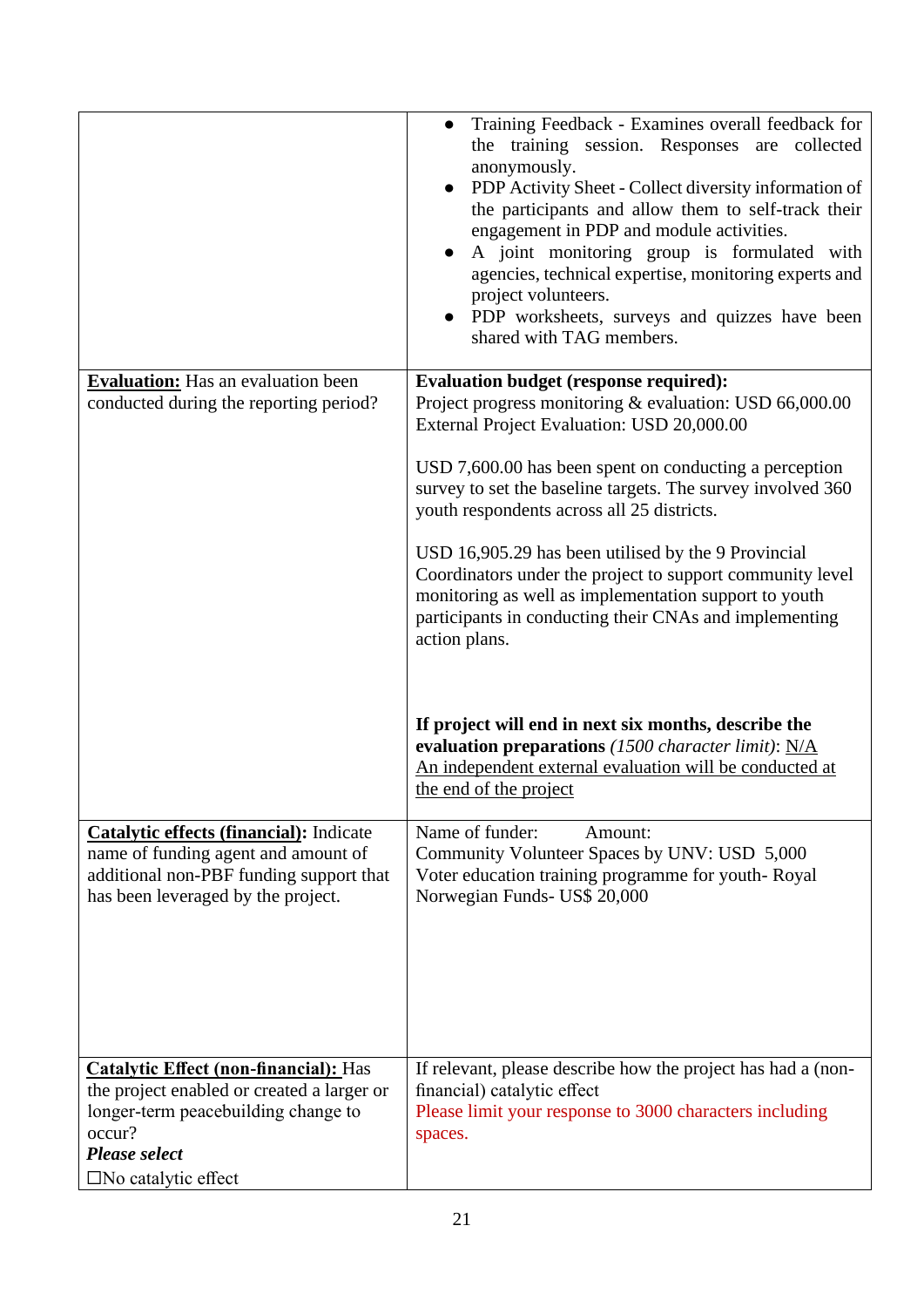| $\square$ Some catalytic effect<br>$\square$ Significant catalytic effect<br>$\Box$ Very Significant catalytic effect<br>□Don't Know<br>$\Box$ Too early to tell                                   | The project is being implemented at a critical juncture for<br>the country. Significant civil unrest in the face of growing<br>socio-economic and political challenges have reinvigorated<br>civic participation and political advocacy of young people<br>who are at the forefront of the growing peaceful protest<br>movement in the country. The project's training<br>components have provided the participants with the<br>knowledge and capacity to work at the community level<br>using nonviolent means to address growing challenges.<br>This is seen in the leadership role many youth activists<br>have taken in the peaceful protests island wide. The CNA<br>has also provided the project an opportunity to<br>systematically document the emerging needs and                                                                                                                                                                                                                                                                                                                                                                                                                                                                                                                                                                                                                                                                                                                                                                                                                                                                                                                 |
|----------------------------------------------------------------------------------------------------------------------------------------------------------------------------------------------------|---------------------------------------------------------------------------------------------------------------------------------------------------------------------------------------------------------------------------------------------------------------------------------------------------------------------------------------------------------------------------------------------------------------------------------------------------------------------------------------------------------------------------------------------------------------------------------------------------------------------------------------------------------------------------------------------------------------------------------------------------------------------------------------------------------------------------------------------------------------------------------------------------------------------------------------------------------------------------------------------------------------------------------------------------------------------------------------------------------------------------------------------------------------------------------------------------------------------------------------------------------------------------------------------------------------------------------------------------------------------------------------------------------------------------------------------------------------------------------------------------------------------------------------------------------------------------------------------------------------------------------------------------------------------------------------------|
|                                                                                                                                                                                                    | vulnerabilities at the community level throughout the<br>country. These inputs will then be used to initiate activities<br>and design targeted interventions within the UN system.                                                                                                                                                                                                                                                                                                                                                                                                                                                                                                                                                                                                                                                                                                                                                                                                                                                                                                                                                                                                                                                                                                                                                                                                                                                                                                                                                                                                                                                                                                          |
| <b>Other:</b> Are there any other issues<br>concerning project implementation that<br>you want to share, including any capacity<br>needs of the recipient organizations?<br>(1500 character limit) | The training of programme participants was postponed<br>from January 2022 to March 2022 due to delays imposed<br>by COVID-19 restrictions and lockdowns. Timeline<br>adjustments were made in relation to the implementation of<br>the in-person training programme due to the extended 3-<br>month lockdown and enforcement of the national<br>guidelines in maintaining health and safety measures<br>against COVID-19 in 2021. Following the easing of<br>restrictions, eight training programmes were implemented<br>for youth parliamentarians and youth leaders representing<br>civil society, universities and other community groups from<br>all nine provinces. However, there were many delays faced<br>due to the additional measures taken to prevent a COVID-<br>19 outbreak. Only fully vaccinated participants were<br>selected and a bio-bubble mechanism was introduced to<br>ensure minimal transmission in the event of an infection.<br>These measures required careful planning and detailing<br>including changes to the module design and<br>implementation. Certain group activities had to be<br>redesigned to ensure the infection prevention and control<br>measures could be adhered to. This methodology was then<br>used within the UN system as a way to safely conduct<br>capacity building programmes during the pandemic.<br>At present, the current socio-economic context in the<br>country has resulted in a further delay due to fuel shortages<br>impacting transportation as well as power cuts and curfews.<br>The project team and TAG team are working extensively to<br>provide alternatives to the execution of the project where<br>relevant. |

## **PART IV: COVID-19**

*Please respond to these questions if the project underwent any monetary or non-monetary adjustments due to the COVID-19 pandemic.*